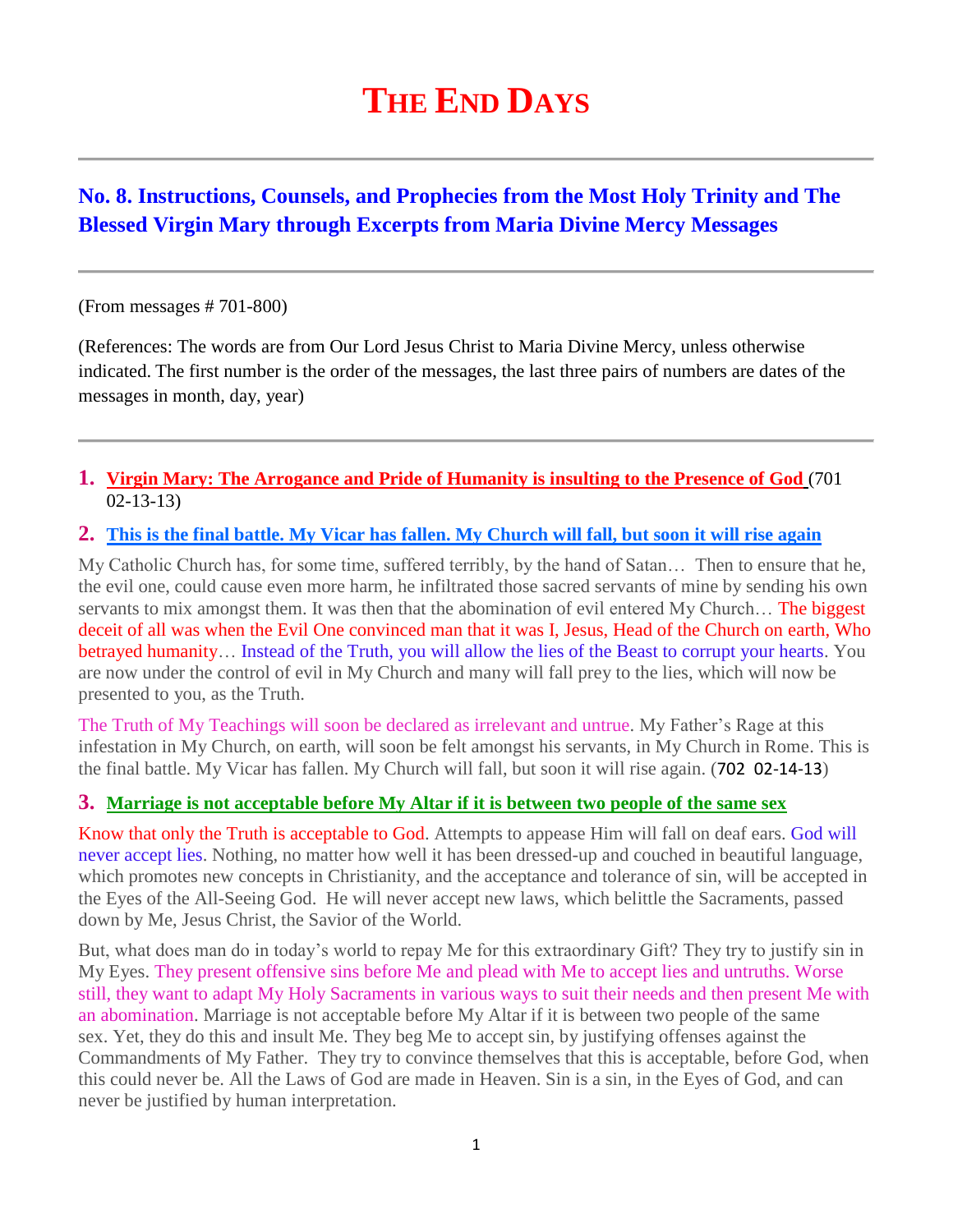They make a mockery of God and My death on the Cross.

This is how Christians revert to paganism and the switch can be rapid. False gods, false temples, false religions, all have one thing in common. **Their followers honor a god, which is created by the hands of man**. Such religions are insulting to God and in one church, the masonic temples, they pay homage, not to God at all, but to the Beast. **(**703 02-15-13**)** 

# **4. [The False Prophet will now take over the Seat in Rome](http://www.thewarningsecondcoming.com/the-false-prophet-will-now-take-over-the-seat-in-rome/)**

My dearly beloved daughter, the schism within the Catholic Church, as foretold, will now be witnessed, for all the world to see. The departure of My dearly beloved Holy Vicar, Pope Benedict XVI, marks the beginning of the end. I have, through you, My chosen prophet, over the last two years, tried to prepare My Church on earth for this sad event.

The Masonic elite have grasped control over My Church and they will wield the most wicked deceit upon Catholics. The Keys of Rome are now within My Hands having been passed over to Me by My Father. I will direct all of My followers so that the Truth can be sustained and that My Holy Word remains intact.

The False Prophet will now take over the Seat in Rome and My Word, just as it was in My Time on earth, will be treated as heresy.

My followers must remain calm and pray for the salvation of all of My most sacred servants who will be caught up in this abomination. I call on them to respond as follows.

Continue to follow My Teachings. Never waver from the Word of God. Remain loyal to your sacred duties and administer the Holy Sacraments as you have been instructed by Me.

The Teachings of the Catholic Church, based on its formation by My Apostle Peter, remain infallible. Now this will change once the foundation is rocked by the changes to come.

Shortly, you will no longer recognize My Church and you will feel very uncomfortable when you witness how My Holy Word will be tampered with. (704 02-17-13)

## **5. [They will bring God's children under the rule of the little horn, who will sit in pompous](http://www.thewarningsecondcoming.com/they-will-bring-gods-children-under-the-rule-of-the-little-horn-who-will-sit-in-pompous-splendour-in-the-seat-of-peter/)  [splendor in the Seat of Peter](http://www.thewarningsecondcoming.com/they-will-bring-gods-children-under-the-rule-of-the-little-horn-who-will-sit-in-pompous-splendour-in-the-seat-of-peter/)**

When I told you of the great division in My Church, I did not tell you how this would happen. So hear Me now. Just as the priests during My time on earth rejected My Holy Word, so too will the priests just before My Second Coming reject Me. Not only will they reject My Word, given to you, My daughter, but they will accept the changes, which will be forced upon them. Their sacred gifts will be rendered impotent, as soon as, they accept the blasphemies and the new rules presented to them… You know the Truth. It has been fed to you, as Christians. So when you see that God's Commandments and My Teachings are being re-written, and My Holy Sacraments changed, then you must turn your backs. (705 02-18-13)

## **6. [They will say that he was guilty of a crime of which he is totally innocent](http://www.thewarningsecondcoming.com/they-will-say-that-he-was-guilty-of-a-crime-of-which-he-is-totally-innocent/)**

They must not fret, because although the Crown of Thorns has descended on My Vicar, appointed by Me, Jesus Christ, to rule over My Holy Catholic and Apostolic Church, has been viciously ousted – I now come, at last, to bring you peace.

The next year will be very cruel and very distressing for you, My beloved disciples, and My last True Pope. He, who was maliciously and deliberately plotted against, has been treated just as I, Jesus Christ, was beaten and scourged. They will now try to kill him, just as they killed Me. They will say that he was guilty of a crime of which he is totally innocent.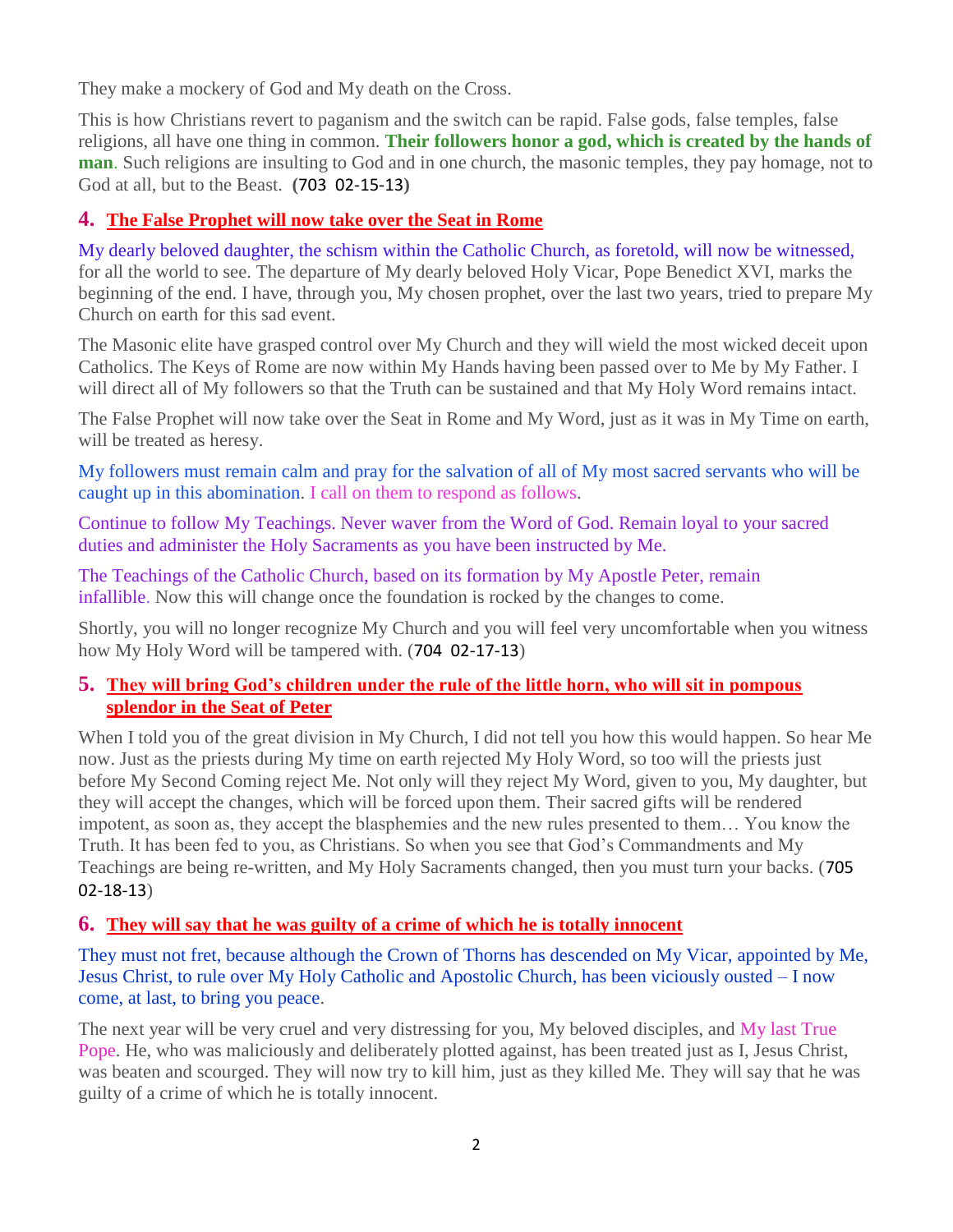I, your beloved Savior will save you all from the wickedness, which will be perceived by many to have come from Me, by the Hand of My Command.

I instruct My Church as before, but only through the Power of the Holy Spirit. The Keys of Rome are under the command of My beloved Father. I, Jesus Christ, am ready to descend again at My Second Coming and I wish to make it known that you, my disciples, will suffer just as my own disciples did during My time on earth. You, My beloved, are with Me, locked within My Sacred Heart, so that you can unite with Me in sorrow**. I cry tears for My innocent, beloved last Pope on earth, Benedict XVI, chosen by Me to lead My Church during the last days. (**706 02-19-13**)**

# **7. This [Great Illumination of Conscience will take place after My Holy Vicar has left Rome](http://www.thewarningsecondcoming.com/this-great-illumination-of-conscience-will-take-place-after-my-holy-vicar-has-left-rome/)** (707 02-20-13)

## **8. [You are living in the time when many of God's children have become pagans](http://www.thewarningsecondcoming.com/you-are-living-in-the-time-when-many-of-gods-children-have-become-pagans/)**

The paganism which has gripped humanity at this time is at its highest since before the time I, Jesus Christ, was born on earth… Self-obsession, adulation and a love of worldly excesses, is the scourge of mankind and it comes from a desperate sense of unease, disquiet and barrenness. Idolatry – a love of famous people, false gods and the display of pagan objects – bring a cloud of darkness upon all those who are passionate about such pursuits… When you flirt with these false idols, you play with the demons from Hell, sent to drag you into the abyss for eternity. **(**708 02-22-13**)**

- **9. [The biggest mistake you can make is to assume that only hardened sinners are cast into the fires](http://www.thewarningsecondcoming.com/the-biggest-mistake-you-can-make-is-to-assume-that-only-hardened-sinners-are-cast-into-the-fires-of-hell/)  [of Hell](http://www.thewarningsecondcoming.com/the-biggest-mistake-you-can-make-is-to-assume-that-only-hardened-sinners-are-cast-into-the-fires-of-hell/) (710 02-24-13)**
- **10. [He will be a very close ally of the False Prophet and is under no illusion as to who he is –](http://www.thewarningsecondcoming.com/he-will-be-a-very-close-ally-of-the-false-prophet-and-is-under-no-illusion-as-to-who-he-is-the-son-of-satan/) the [son of Satan](http://www.thewarningsecondcoming.com/he-will-be-a-very-close-ally-of-the-false-prophet-and-is-under-no-illusion-as-to-who-he-is-the-son-of-satan/)**

My dearly beloved daughter, the times ahead will shake the world from its slumber, irrespective as to what religion, if any, people follow, for the voice of the little horn will command attention from all over the world. Seated in the Chair of Peter, this imposter will shout aloud and proudly proclaim his solution to unite all churches as one… He will bring in new laws, which will, not only contradict the Teachings of the Catholic Church, but which will go against all Christian laws… The False Prophet, while busy with his lofty ambitions to impress the world's Catholics, will be pushed to one side, for a while, because the Antichrist will now enter the world stage, as foretold. When you hear the media reports of the new, promising, skilled, peace negotiator, you will know who he is. He will be a very close ally of the False Prophet and is under no illusion as to who he is – the son of Satan. (711 02-25-13)

## **11. [One of the other political leaders, about whom I spoke some time ago, will soon be](http://www.thewarningsecondcoming.com/one-of-the-other-political-leaders-about-whom-i-spoke-some-time-ago-will-soon-be-assassinated/)  [assassinated](http://www.thewarningsecondcoming.com/one-of-the-other-political-leaders-about-whom-i-spoke-some-time-ago-will-soon-be-assassinated/)**

This poor soul escaped death some time ago, but his new popularity will place him in danger. He is an enemy of the masonic forces and they will not tolerate his leadership for long… Very soon a division will occur in Europe, all of which is connected to the EU and the country in which the Chair of Peter is located. This will result in a war, which will be a different kind of war to other wars. But it will be vicious. People will rise against each other in Germany, Italy and France. (712 02-26-13)

## **12. [My Holy Eucharist must still be received by you. You must not stop your daily Sacrifice, as it](http://www.thewarningsecondcoming.com/my-holy-eucharist-must-still-be-received-by-you-you-must-not-stop-your-daily-sacrifice-as-it-will-not-be-you-who-will-be-forced-to-make-this-decision/)  [will not be you who will be forced to make this decision](http://www.thewarningsecondcoming.com/my-holy-eucharist-must-still-be-received-by-you-you-must-not-stop-your-daily-sacrifice-as-it-will-not-be-you-who-will-be-forced-to-make-this-decision/)**

It will be declared to become a different kind of sacrifice to God and you will know, instantly, when it will happen, for the practice of the Holy Mass will be stopped by the False Prophet. In the place of the Holy Mass will be a one-world pagan ritual and you, My beloved followers, blessed with the Gift of the Holy Spirit will recognize it, for what it will be.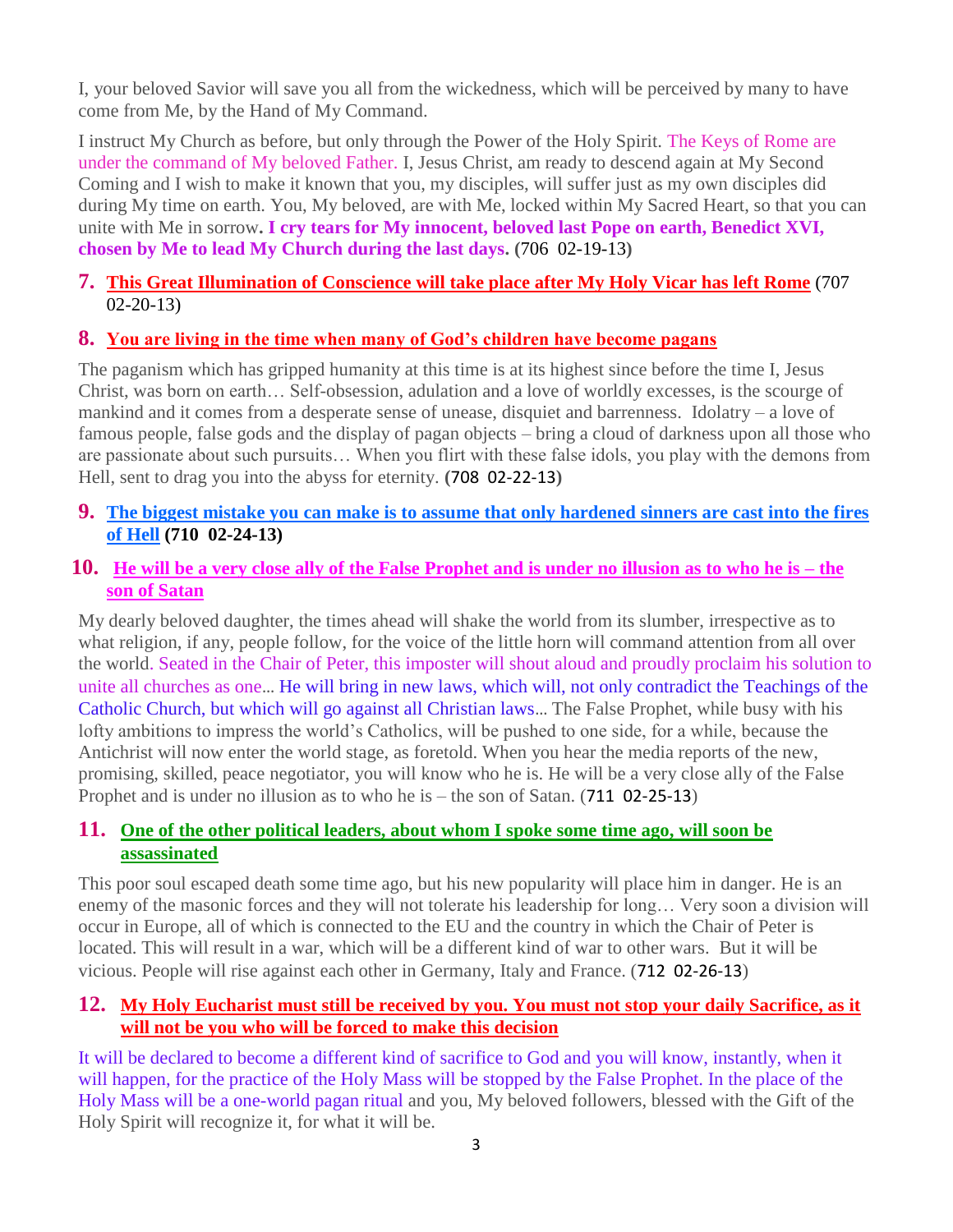You must never ever abandon the Church I gave to the world, which is based upon My Teachings, and the Sacrifice of My death on the Cross, presented to you with the most Sacred Gifts.

You, My beloved followers, are My Church. My beloved priests and clergy, blessed with the Gift of the Holy Spirit, will never forsake Me. Nor, will they forsake you. And so, My Church will live on, as it can never die. The Church is My Body on earth, and therefore, can never be destroyed. Yet it will be crushed, tormented and discarded and then left in the wilderness to die. While every attempt to destroy every last morsel of life will be made by My enemies, My Church will rise again. But remember, it will never die, although it might appear this way.

My Church on earth will be reduced in size and will become, through no fault of its own, the remnant army.

My True Vicar, discarded, will fight to lead God's children to the best of his ability. It will be I, Jesus Christ, who will guide you, lift you and deliver you from the evil, which will be forced upon you; an evil, which will come to an abrupt and terrible end, for all those who side with the Antichrist and his slaves. **(**713 02-27-13**)**

## **13. [It will only be the brave and courageous amongst you, who love Me the most, who will lead My](http://www.thewarningsecondcoming.com/it-will-only-be-the-brave-and-courageous-amongst-you-who-love-me-the-most-who-will-lead-my-army-towards-salvation/)  [army towards salvation](http://www.thewarningsecondcoming.com/it-will-only-be-the-brave-and-courageous-amongst-you-who-love-me-the-most-who-will-lead-my-army-towards-salvation/)**

Do not listen to those who will try to tell you that you must not believe in these My Holy Messages for the world, for they are being deceived… Brother will fight brother and sister, father against son, mother against daughter – all in their quest to follow the Truth, but so many will fail to see the errors of the teachings of the False Prophet and will be lost to Me. **(**714 02-28-13**)**

# **14. [My Church on earth is under attack and this means that My Body will be Crucified again, as](http://www.thewarningsecondcoming.com/my-church-on-earth-is-under-attack-and-this-means-that-my-body-will-be-crucified-again-as-foretold/)  [foretold](http://www.thewarningsecondcoming.com/my-church-on-earth-is-under-attack-and-this-means-that-my-body-will-be-crucified-again-as-foretold/)**

## **By this, I mean, that My Body will no longer be Present, the minute the Holy Eucharist is discarded by ministers in the Holy See of Rome. This will become a reality and you must turn your back.**

I ask you to pray for all of God's children – all My sacred servants, including the misguided false prophets. However**, I will never ask you to pray for the Antichrist, for that is not possible.**

Those poor souls, who do not believe that I speak the Truth, through these Messages, must ask themselves this. Do you believe in the Holy Bible and the prophecies declared within its covers? Do you believe in the Antichrist and the revelations about the false imposter who will take the Seat of Peter through devious means? If you do, then accept that this is the time for these events to unravel before your eyes. It is not for the future – it is now taking place. Accept this with courage and come to Me with complete trust, for I love you. I need you to keep your eyes wide open. You must not shy away from the Truth.

The abomination has now begun. When you refuse My Cup, you prevent Me from salvaging the souls I need to complete the Covenant promised to My Father. **(**716 03-3-13**)**

# **15. [Many of you will reject this Call from Heaven because of](http://www.thewarningsecondcoming.com/many-of-you-will-reject-this-call-from-heaven-because-of-fear/) fear**

When you attack My Holy Word, given to a true Prophet, you interfere with the Will of God. You may feel no shame now. You may believe you are defending My Word when you attack My Prophets, but in time the damage you do to this, My last Mission on earth, when revealed to you, will bring you terrible fear and sorrow.

If you love Me, you must keep your eyes open and read carefully My instructions. If you fail to heed My warnings, given to you because of God's Love, you will reject the Truth. The Truth can only save you. The Truth is the oxygen needed to sustain the life of your soul. Without the Truth you will not see Me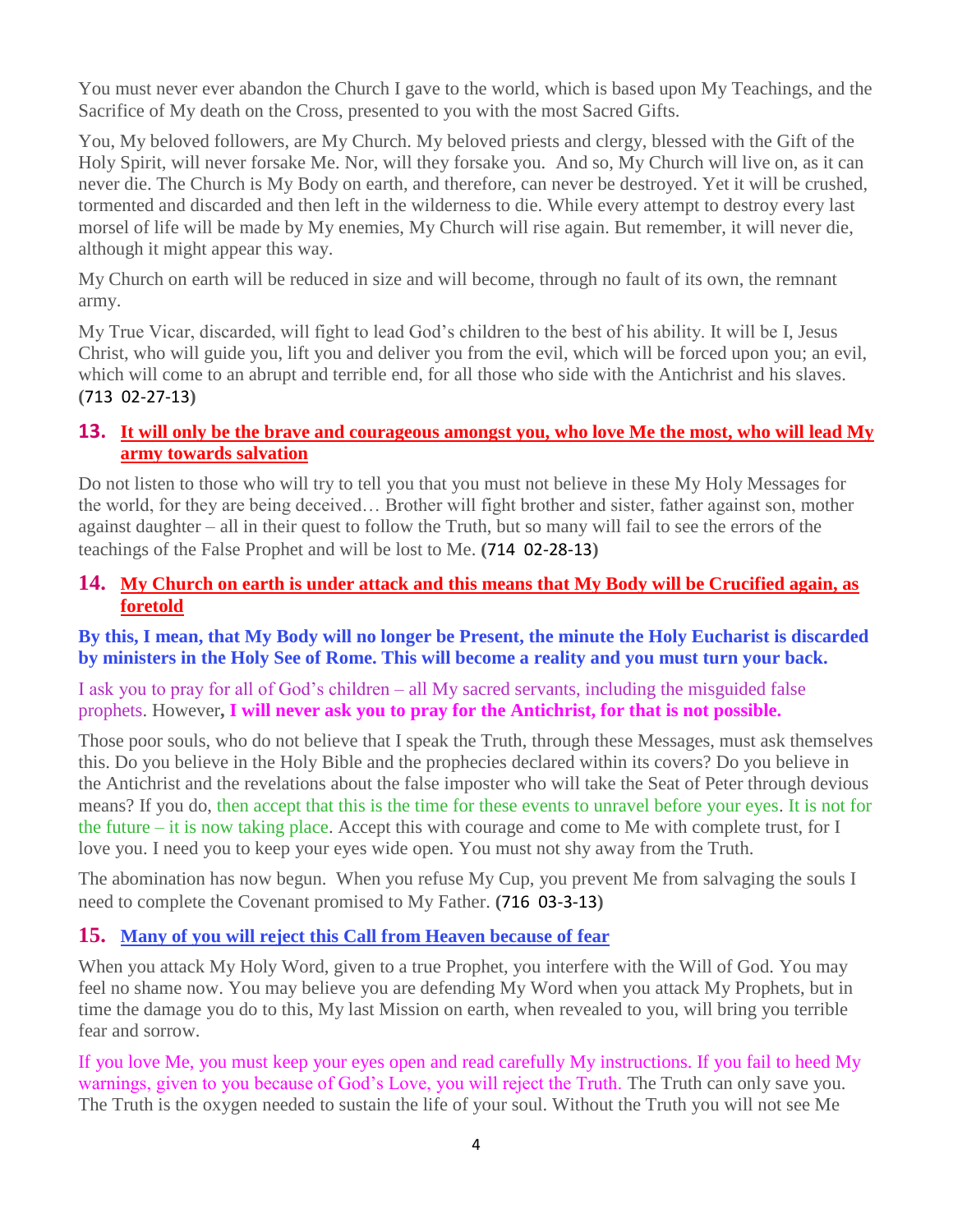clearly, nor will you be able to make the right choices. Remember I Am the Truth. Without Me, you have no life. (718 03-06-13)

# **16. [Prayer will, and can, save humanity](http://www.thewarningsecondcoming.com/prayer-will-and-can-save-humanity/)**

The power of prayer and, especially, the recital of the Holy Rosary, which renders the Beast impotent, cannot be underestimated. To save more souls you must also recite the Divine Mercy Chaplet… These Crusade Prayer groups, when formed all over the world, will become the armor necessary to defeat the enemy in more ways than you can believe possible.

I will continue to give you the Gifts of new prayers, which bring with them special miracles. Without such intervention I could not save the souls I so desire. (719 03-07-13)

# **17. He has been sent to dismantle My [Church and tear it up into little pieces](http://www.thewarningsecondcoming.com/he-has-been-sent-to-dismantle-my-church-and-tear-it-up-into-little-pieces/)**

The cunning imposter, who has lain in waiting in the wings, patiently, will soon declare his reign over My poor unsuspecting sacred servants. The pain he will inflict is too hard for Me to bear, and yet, his reign will culminate in the final purging of evil from within the core of My Church.

He has carefully manipulated his position and soon his pompous demeanor will be seen amidst his splendid court. His pride, arrogance and self-obsession will be carefully hidden from the world in the beginning. To the outside world, a sigh of relief will be heard as the trumpets peal out to announce his term as head of My Church.

My Body is My Church, but it will not be to Me, Jesus Christ, he will pledge his loyalty, for he does not possess any love for Me. **His loyalty is to the Beast and how he will laugh and sneer at My sacred servants who will support him.**

He who dares to sit in My Temple, and who has been sent by the Evil One, cannot speak the truth, for he does not come from Me. **He has been sent to dismantle My Church and tear it up into little pieces before he will spit it out from his vile mouth.**

My Body is My Church. **My Church is still alive but only those who speak the Truth and adhere to the Holy Word of God can be part of My Church on earth.** Now that the final insult is to be manifested against Me, Jesus Christ, through the Chair of Peter, you will finally understand the Truth.

The Book of Truth, foretold to Daniel, for the time of the end, will not be taken lightly by members of My Church, for its content will sicken My beloved sacred servants when they realize that I speak the Truth.

**The False Prophet – he who poses as the leader of My Church – is ready to wear the robes, which were not made for him.**

He will desecrate My Holy Eucharist and will divide My Church in half and then by half again.

He will make efforts to dismiss those loyal followers of My beloved Holy Vicar Pope Benedict XVI, appointed by Me.

He will root out all those who are loyal to My Teachings and throw them to the wolves.

**When the abomination takes root the changes will be sudden.** Announcements by him to create a united Catholic Church by linking up with all faiths and other religions will come soon after.

He will head up the new one-world religion and will reign over pagan religions. He will embrace atheism by waiving the stigma he will say is attached in the pursuit of so-called human rights. All sins, in the Eyes of God, will be deemed acceptable by this new inclusive-Church.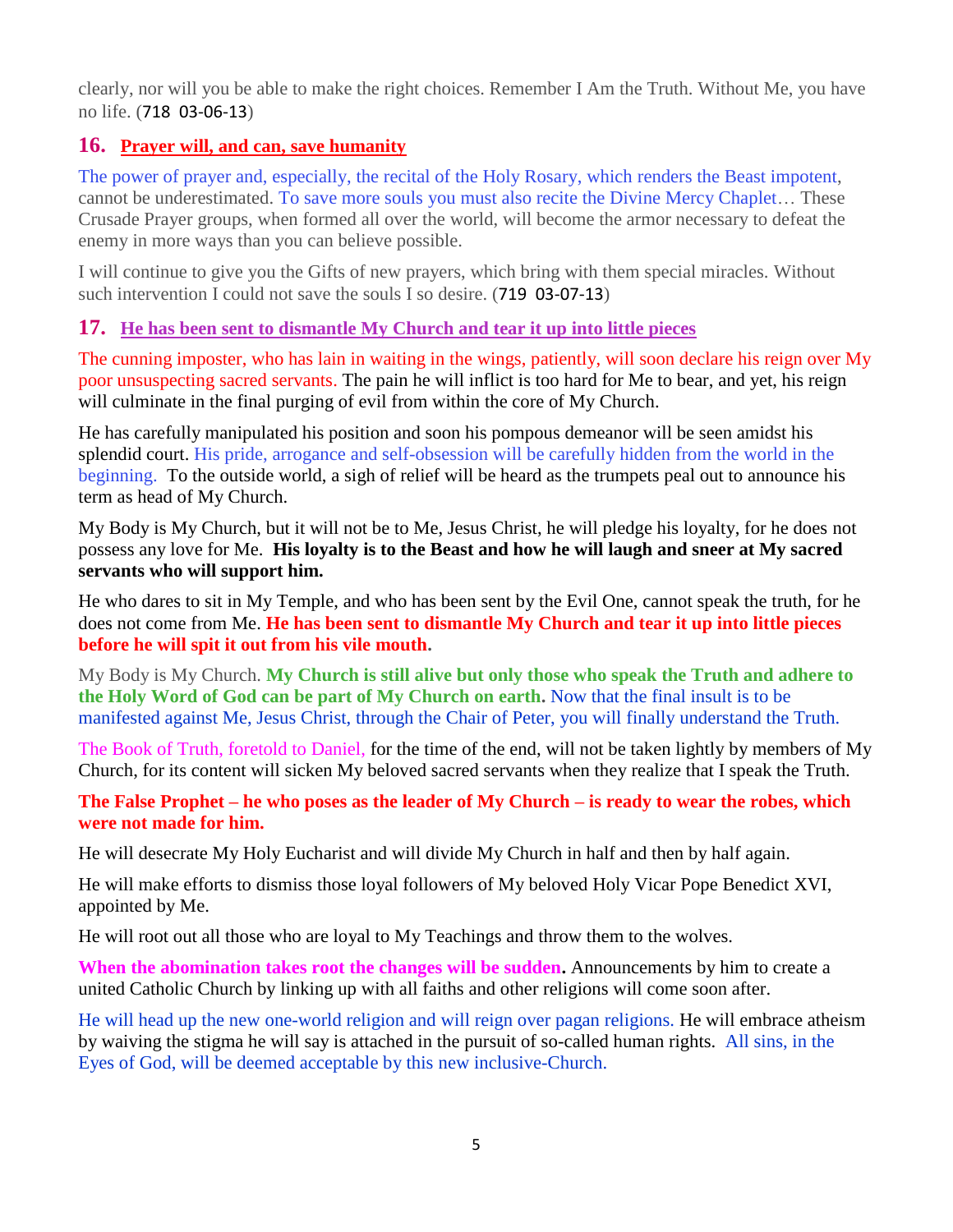Anyone who dares to challenge him will be sought out and punished. **Those priests, bishops and cardinals who oppose him will be excommunicated and stripped of their titles.** Others will be bullied and persecuted with many priests having to go into hiding. (720 03-08-13)

## **18. By the time Good Friday arrives, [many souls will begin to realize that My Warning to](http://www.thewarningsecondcoming.com/by-the-time-good-friday-arrives-many-souls-will-begin-to-realize-that-my-warning-to-humanity-is-upon-the-world/)  [humanity is upon the world](http://www.thewarningsecondcoming.com/by-the-time-good-friday-arrives-many-souls-will-begin-to-realize-that-my-warning-to-humanity-is-upon-the-world/)**

It will be the sin of pride, which will be the downfall of humanity, and which will plunge many souls into the fires of Hell.

Do not fall victim to this curse of the Evil One and remain silent if you do not agree with another who shouts aloud against Me, with lies pouring from their mouths, even if you know they do not speak the Truth. You must lower your eyes and simply proclaim My Word.

Defend Me only by declaring to the world what you know of My Plan to save souls. And even when those souls, who believe that their knowledge of Me gives them the right to admonish others and demand answers from you, you must never defend Me through arguments.

Many events in the world will shock most of humanity, shortly. (721 03-09-13)

# **19. [Mother of Salvation: The Crusade Prayer Groups will save billions of souls](http://www.thewarningsecondcoming.com/mother-of-salvation-the-crusade-prayer-groups-will-save-billions-of-souls/)**

Therefore, you must spread and multiply. God's Graces are being poured out over all of His Children who participate in these prayer groups. They will be the armor, which will shield mankind from the persecution planned by the Antichrist. (722 03-10-13)

# **20. [God the Father: The battle now rages between My Hierarchy and the domain of the Beast](http://www.thewarningsecondcoming.com/god-the-father-the-battle-now-rages-between-my-hierarchy-and-the-domain-of-the-beast/)**

The crowning of the False Prophet will be celebrated by Masonic groups in all corners who plan the final stages of persecution of all My children.

You must pledge your allegiance to My beloved Son at all times and refuse to accept lies. If, and when, you are asked to participate in a new Mass, know that it will be the greatest curse ever inflicted by Satan against My children. **(**723 03-12-13**)**

# **21. [His throne has been stolen. His power has not](http://www.thewarningsecondcoming.com/his-throne-has-been-stolen-his-power-has-not/)**

My beloved Pope Benedict XVI was persecuted and fled, as foretold. **I have not appointed this person, who claims to come in My Name.**

**He, Pope Benedict, will guide My followers towards the Truth.** I have not deserted him and I will hold him close to My Heart and give him the comfort he needs at this terrible time.

His throne has been stolen. His power has not. (724 03-13-13)

# **22. [This wicked gesture during Holy Week will be seen by those who keep their eyes open](http://www.thewarningsecondcoming.com/this-wicked-gesture-during-holy-week-will-be-seen-by-those-who-keep-their-eyes-open/)**

There is to be a particular insult, which will be inflicted upon My Holy Name, in an effort to desecrate Me, during Holy Week. This wicked gesture, during Holy Week, will be seen by those who keep their eyes open and this will be one of the signs by which you will know that the imposter, who sits on the throne in My Church on earth, does not come from Me.

Remember that those who proudly display the badge of humility are guilty of pride**.** Pride is a sin.

Those of you who say that you follow My Teachings, but who want laws changed to condone acts, which are sinful in My Eyes, get out of My Church now. You are not Mine. You have turned your backs on Me and are not worthy to enter My House. Yet, this is what will happen. You and all those of you who demand changes, which are embraced by the secular world, will be satisfied, for the False Prophet will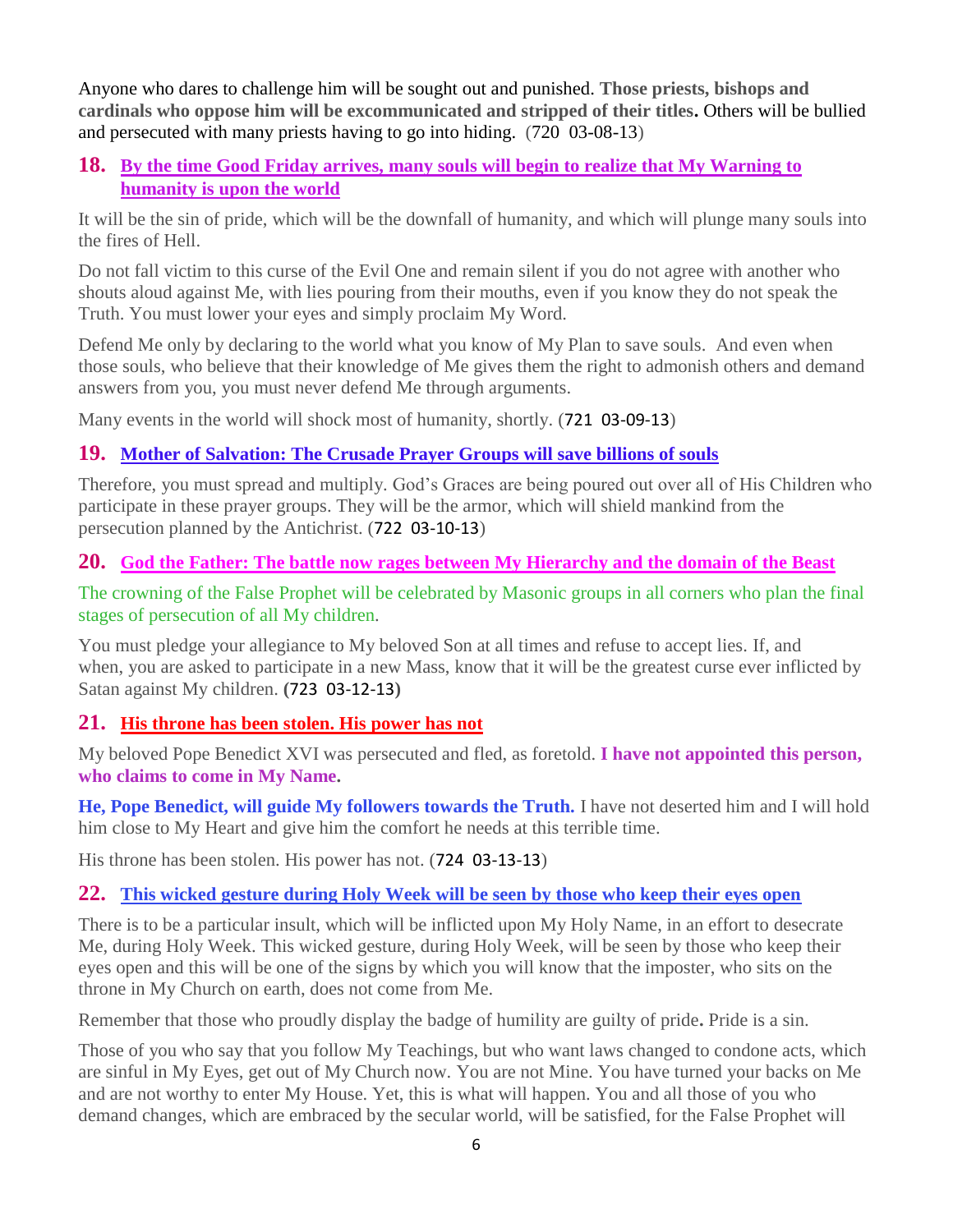entice you into his favor and you will applaud every moment of his short lived reign. But, it will not be I, Jesus Christ, Who you will follow. You will be following a false doctrine, not of God.

My Body, My Church, may be scourged and desecrated but My Spirit can never be touched, for It can never die… My Church, where My Teachings and Sacraments remain intact, will live and can never die. It does not need bricks and mortar to survive, for it is I, Jesus Christ, Whose Body is the Church.

The time for the schism to be laid bare is close, and already, a terrible unease is being felt in Rome. When the Holy Spirit clashes with the spirit of evil, a line divides down the middle so that two sides emerge. The great divide will descend quickly. Then many of those who have been deceived by the liar will run back into My Sacred Arms for protection. (725 03-14-13)

# **23. [Mother of Salvation: Say my Rosary for all those who rule in Rome](http://www.thewarningsecondcoming.com/mother-of-salvation-say-my-rosary-for-all-those-who-rule-in-rome/)**

Please pray for hope and say my Holy Rosary every day for all those who rule in Rome. You must pray for all those who run the Catholic Church. Please include the man who sits in the Chair of Peter, for he is in great need of your prayers.

Pray that he will accept the Truth of the death of my Son on the Cross and that he will open his heart to my Son's pleas for mercy for all God's children. (726 03-15-13)

# **24. [The Third Seal will be revealed when man will scramble for food as famines grip humanity](http://www.thewarningsecondcoming.com/the-third-seal-will-be-revealed-when-man-will-scramble-for-food-as-famines-grip-humanity/)**

The timing of the arrival of the False Prophet will coincide with the declaration of wars all over the world. These wars will be triggered instantly and men will cower in fear as the implications become clear. Wars will take root and roll out like storms in the desert, where they will gain momentum and catch all of those who feel that their peace is guaranteed, like a thief in the night.

So many countries will be involved that it will take everyone by surprise. Soon the Antichrist will make himself known in the midst of the carnage. Confusion, fear and loss of crops will compound the problem. Not long after, the Third Seal will be revealed when man will scramble for food as famines grip humanity. Starved of food, starved of spirit, starved of help, mankind will grasp at anything or anyone, which offers respite.

The stage will have been set for the Antichrist to arrive and announce himself to the world. By this time, mankind will be so relieved because of the man of peace, who offers so much hope, that they will become his willing slaves. They will fall for his elaborate plan to restructure the world and bring all nations together. The plan, they will be told, will be for the good of all and to rid the world of terrorism. The enemies, he will say he fights, and whom he will exert control over, are innocent victims used by him in the deceit, which he will present to the world.

When peace, or what seems like a truce, is restored, then will come the next stage, the unity of all nations, all religions, all countries, into one. This is when the union between the False Prophet and the Antichrist will become clear. (728 03-16-13)

# **25. [A message for priests and all those sacred servants of Mine who have given their lives to My](http://www.thewarningsecondcoming.com/a-message-for-priests-and-all-those-sacred-servants-of-mine-who-have-given-their-lives-to-my-sacred-service/)  [Sacred Service](http://www.thewarningsecondcoming.com/a-message-for-priests-and-all-those-sacred-servants-of-mine-who-have-given-their-lives-to-my-sacred-service/)**

My beloved servants, I desire that you obey the Laws of the Church and those to whom you must show obedience in My Holy Name.

You must never desert your duties to the Church and you must continue to serve Me as always. Please administer all the Sacraments, as before, but with even more diligence. Attend, as always, to your sacred duties. Your duty is to God's children and you must guide your flock. Remain loyal to My Teachings at all times.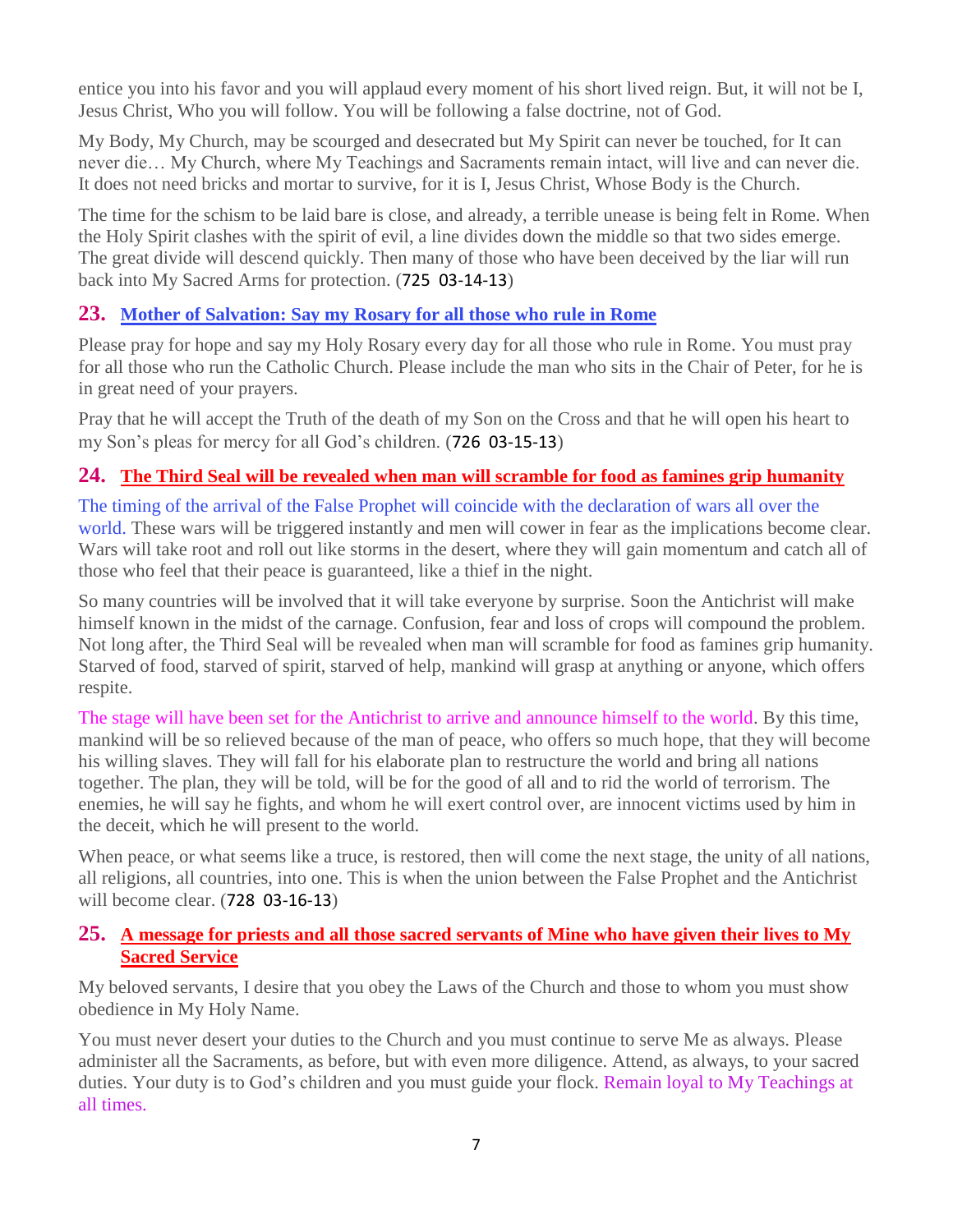It will not be you, My precious servants, who will desert My Church on earth. It will not be through your doing that Laws within My Church will be changed in order to embrace new doctrines.

You will remain loyal to the services of My Church and conduct your duties until the terrible day. This will be the day when My Holy Mass will be changed beyond recognition. It will be the enemies of God, who have infiltrated My Church on earth, who will push you away from Me.

When they present the new Mass, you will be left with no choice then, for you will know that it will no longer offer the Most Holy Eucharist. It will be then that the Truth will finally be revealed to you, although you will be aware of the signs before then.

The signs will include strange new ways of adjusting prayers; Satan will no longer be denounced and the Sacraments will be tampered with in order to include other denominations. You will become uneasy, yet you will feel an obligation to remain loyal to My Church.

It will be then that the Existence of My Church on earth will be your only means of survival if you are to remain loyal to My Teachings. When My Teachings, My Sacraments and My Holy Mass are changed, you must not be deceived. If you do not adhere to My Laws, then you will betray Me. (729 03-17-13)

## **26. [Mother of God: The division in the world, to be brought about by](http://www.thewarningsecondcoming.com/mother-of-god-the-division-in-the-world-to-be-brought-about-by-gog-and-magog-will-split-families-in-two/) Gog and Magog, will split [families in two](http://www.thewarningsecondcoming.com/mother-of-god-the-division-in-the-world-to-be-brought-about-by-gog-and-magog-will-split-families-in-two/)**

Much of what is to come will be difficult and hurtful, for **the division in the world to be brought about by Gog and Magog will split families in two.** The evil scheming and the deceitful plans, **devised by the False Prophet and the Antichrist, will be the greatest deception since the Pharisees denied my Son.** When they, the Pharisees, denied my Son, they prevented the Truth from being given to God's children. This reduced the numbers and the followers of my Son, during His time on earth, and prevented them from becoming Christians. The same will be true of these two who will bear the image of goodness, but who will lead many of God's children astray**.** They will blind many to the Truth as the sweeping changes, which they will bring about, throughout their reign, will detach people from the Laws of God.

God's children will be told that evil is acceptable and that certain sins are not offensive to God. People will believe them and, as a result, will turn their backs on God. (**730 03-18-13**)

# **27. [Layer by layer, their evil intents will become clear as they trip themselves up](http://www.thewarningsecondcoming.com/layer-by-layer-their-evil-intents-will-become-clear-as-they-trip-themselves-up/)**

Soon you will be denied the Word of God. Words you have been used to hearing will disappear from the homilies and the letters from your bishops and cardinals, delivered to you and all those unsuspecting followers of Mine.

Masonic sects infiltrate the Church in Rome. Make no mistake – there can only be one Pope in one lifetime.

But soon, all will see the subtle acts and the sly gestures of those false imposters who preside over My Throne in Rome, for they amount to sacrilege.

Layer by layer, their evil intents will become clear as they trip themselves up and those, blessed with the insight bestowed upon them by Me, will realize the abomination, which is unraveling.

The Beast is now ready and forms a secular circle, comprised of some of the world's leaders, as one in union with all that is against the Kingdom of God. (731 03-19-13)

# **28. [The time for the division is soon and you must prepare](http://www.thewarningsecondcoming.com/the-time-for-the-division-is-soon-and-you-must-prepare/)**

**Crusade Prayer (102) To sustain faith and belief in God's Message for the world (**733 03-21-13**)**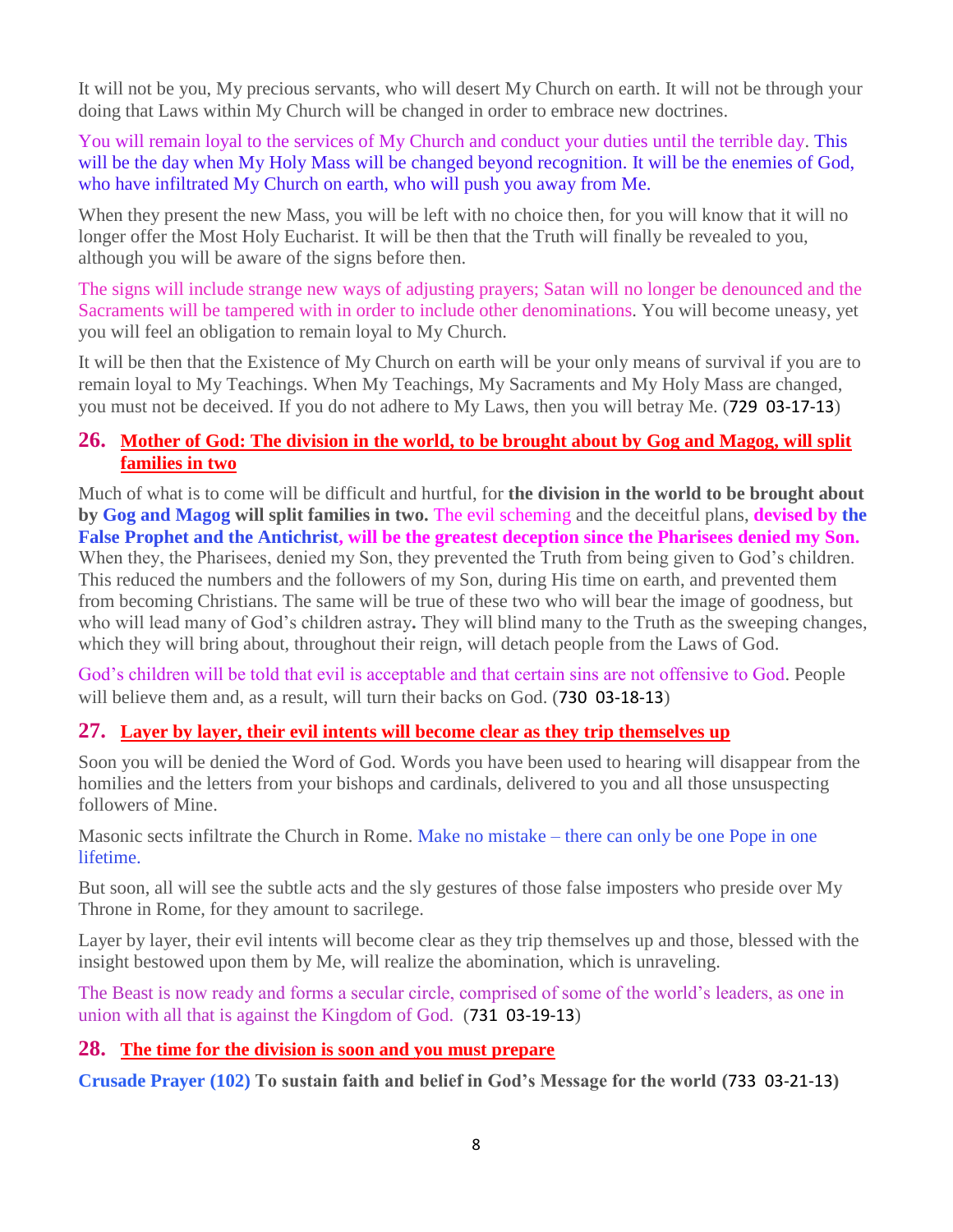# **29. [My Mission is not to give you a new Bible, for that could never be, as My Father's Book](http://www.thewarningsecondcoming.com/my-mission-is-not-to-give-you-a-new-bible-for-that-could-never-be-as-my-fathers-book-contains-the-whole-truth/)  [contains the whole Truth](http://www.thewarningsecondcoming.com/my-mission-is-not-to-give-you-a-new-bible-for-that-could-never-be-as-my-fathers-book-contains-the-whole-truth/)**

My Task, in a world, which has plunged into paganism, is to remind you of the Truth on the one hand, and on the other, is My Desire to prepare your souls, for the time of My Second Coming. (736 03-24-13)

# **30. [The greatest horror I witnessed in My Time in the Garden of Olives was the scourge of sin in](http://www.thewarningsecondcoming.com/the-greatest-horror-i-witnessed-in-my-time-in-the-garden-of-olives-was-the-scourge-of-sin-in-the-time-of-the-end/)  [the time of the end](http://www.thewarningsecondcoming.com/the-greatest-horror-i-witnessed-in-my-time-in-the-garden-of-olives-was-the-scourge-of-sin-in-the-time-of-the-end/)**

During the vision, shown to Me by Satan, I saw the fall away of mortal man from God's Laws. He, the evil one, showed Me terrible images; tempted Me with every reason why I should turn away from the Will of My Father. He wanted to torment Me and so he displayed the power he would still have, despite My death on the Cross.

I was shown the final destruction of My Church on earth; the seizure of power within it by masonic sects; the immorality of man; the lack of shame on the part of God's children, as they engaged in vile sins of the flesh; the murder of innocents and the falling into error by those who profess to speak in My Name.

Satan does not present evil in the most obvious ways. Instead he disguises evil as good. He is cunning and can trick even the most holy amongst you, into believing that a lie is the Truth.

As people fall away from My Teachings they will embrace sin willingly and with greed in their hearts. Without direction they will always fall from grace. When My Name is being wiped off the face of the earth, man will be unable to find God.

Whatever religion you follow it does not matter because your only route to God is through Me. His only Son. Because of My death on the Cross, I saved you – including every man, woman and child alive in the world today- from the fires of Hell. If you do not accept this then you cannot enter the Gates of Paradise. It is only through the Son that you can be presented to the Father. Reject Me, Jesus Christ, and you reject your salvation. (737 03-25-13)

## **31. [Your transition from this earth into My New Kingdom will be painless, instant and will be so](http://www.thewarningsecondcoming.com/your-transition-from-this-earth-into-my-new-kingdom-will-be-painless-instant-and-will-be-so-sudden-that-you-will-barely-be-able-to-take-a-breath/)  [sudden that you will barely be able to take a breath](http://www.thewarningsecondcoming.com/your-transition-from-this-earth-into-my-new-kingdom-will-be-painless-instant-and-will-be-so-sudden-that-you-will-barely-be-able-to-take-a-breath/)**

The strong in faith, amongst you, will be taken swiftly. The time for those who lag behind, lacking in faith and who find it impossible to reach out to Me, will be longer. **(**739 03-27-13**)**

# **32. [The danger to the Existence of the Holy Eucharist will be shown to you](http://www.thewarningsecondcoming.com/the-danger-to-the-existence-of-the-holy-eucharist-will-be-shown-to-you/)**

through the arrogance of those within My Church, whose plan to change the Truth has begun in earnest.

As My Body, through the Holy Eucharist, sustains you, the death of My Body, My Church, will bring death to the souls of those who discard Me.

The time for the abomination is very near. The time for choosing between My Path, or that of the False Prophet, is almost upon you. Watch, now, as the Truth will be twisted by the Imposter. See how he will exalt himself in My Shoes, but will refuse to walk the path of Truth as a servant of God. (740 03-28-13)

# **33. [Today My Church on earth will be Crucified. Today marks the beginning of the changes](http://www.thewarningsecondcoming.com/today-my-church-on-earth-will-be-crucified-today-marks-the-beginning-of-the-changes/)**

You, My followers, must protect My Sacraments and be vigilant. You, My sacred servants, will soon be put to the test, as My Divinity will be challenged. God's Laws will be adapted, and as soon as My Holy Eucharist is tampered with, the Hand of God will descend with such force that you will know, immediately, that these Messages come from Heaven… Even then, if you do not accept My Prophet and the Words I give her, I will still give you time. For **very soon you will be asked to renew your vows by those leaders amongst you**. **You will be asked to pledge your life through sworn testimony to the**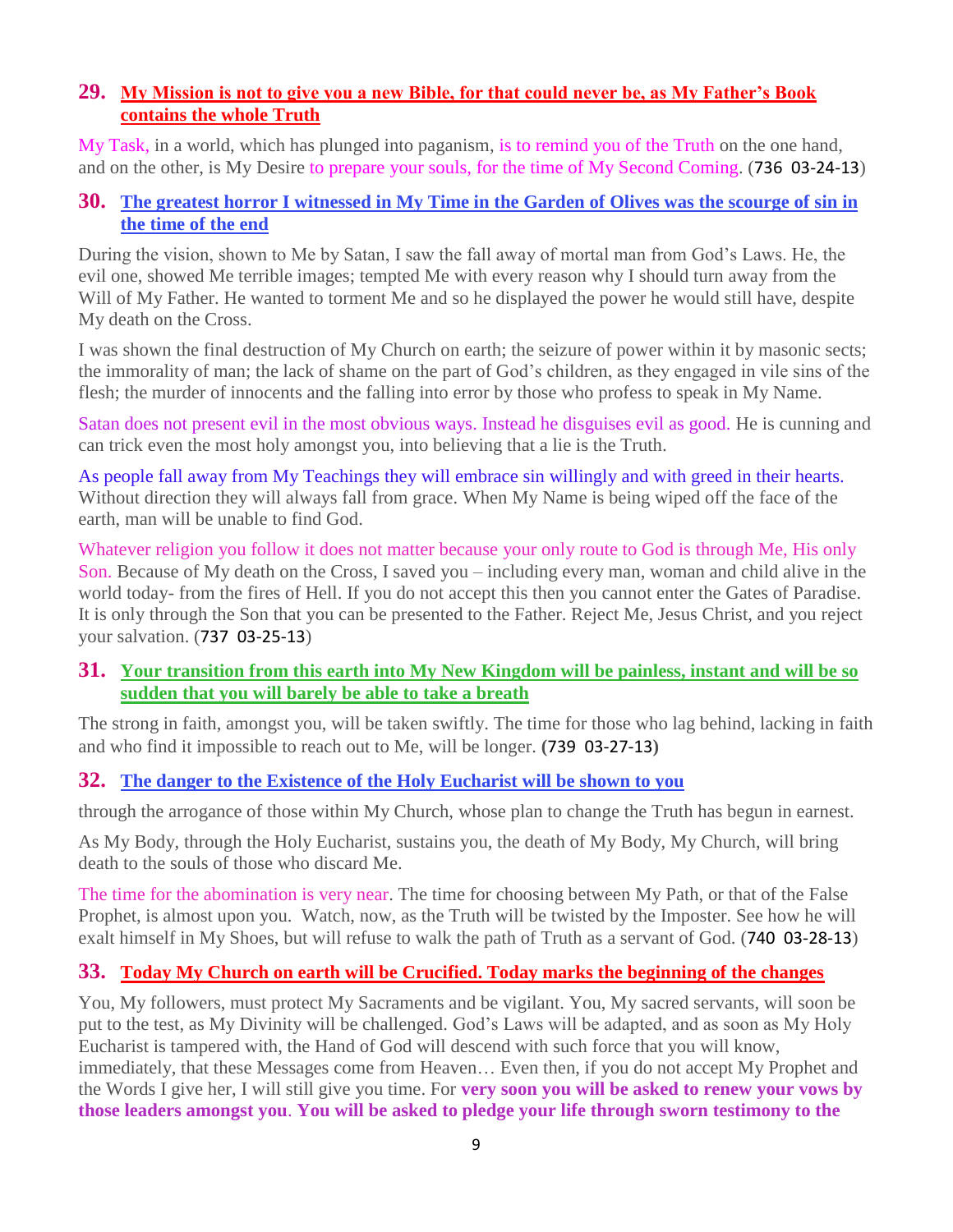**laws of paganism.** If you do this, you will be under the influence of the Evil One and you will do battle with God… You must persevere and remain loyal to Me and you must beg Me for guidance at a time when the man who sits in the Chair of Peter, who refuses to follow in his footsteps or wear his shoes, will destroy your allegiance to God. (741 03-29-13)

## **34. [Soon My Beloved Pope Benedict will guide God's children from his place of exile](http://www.thewarningsecondcoming.com/soon-my-beloved-pope-benedict-will-guide-gods-children-from-his-place-of-exile/) (742 03-29- 13)**

# **35. [Not at My Feet will they fall. It will not be My Feet they kiss, but those of My servants, My](http://www.thewarningsecondcoming.com/not-at-my-feet-will-they-fall-it-will-not-be-my-feet-they-kiss-but-those-of-my-servants-my-followers-my-sinners/)  [followers, My sinners](http://www.thewarningsecondcoming.com/not-at-my-feet-will-they-fall-it-will-not-be-my-feet-they-kiss-but-those-of-my-servants-my-followers-my-sinners/)**

Showing concern for the needs of fellow human beings is admirable. But when you promote the physical well-being of the needs of man over their spiritual needs it is not I, Jesus Christ, you follow.

Humanism is not Christianity. To be Christian means surrendering all to Me, abandoning yourself in full humility at My Feet. It means allowing Me to guide you. It means obedience to My Laws and doing all that you can to show the example of My Love for you all. **Today I was betrayed. (**743 03-29-13**)**

# **36. [God the Father: I, your beloved Father, have set the day for The Warning at last. Only I know](http://www.thewarningsecondcoming.com/god-the-father-i-your-beloved-father-have-set-the-day-for-the-warning-at-last-only-i-know-of-this-date/)  [of this date](http://www.thewarningsecondcoming.com/god-the-father-i-your-beloved-father-have-set-the-day-for-the-warning-at-last-only-i-know-of-this-date/)**

## **Only I know the date of the Great Day when My Son will return to claim the Kingdom I promised Him.**

The day of The Warning, given to you as a great Gift, will divide humanity into two halves. The first half will accept My Son's great Mercy. The other half will hide and run. They will believe that they will have the power to withstand God's intervention to save them. What they do not know is that I will pursue them right up to the Last Day to save them from the final horror, from which there is no return. (746 04-01-13)

# **37. [I will come again on the last day. But I will not walk the Earth beforehand](http://www.thewarningsecondcoming.com/i-will-come-again-on-the-last-day-but-i-will-not-walk-the-earth-beforehand/)**

The Book of Truth is being given to the world to save the human race from certain death. It is a lifesaving Gift for the soul. It brings with it extraordinary graces. It brings you the Truth, not only to remind you of My Teachings, but, to prepare you for the attacks on My Church, which will result in the destruction of souls.

You must never forget My Promise. I will come again on the last day. But I will not walk the Earth beforehand. My warning to you now is to listen to the prophecies. Any man who claims to be Me, or any man who tells you Jesus walks the Earth in human flesh, is a liar.

My Time will come when I descend from Heaven in exactly the way in which I ascended on My last day on Earth. (748 04-03-13)

# **38. Only those with the Seal of the Living God [will escape this form of genocide of the soul](http://www.thewarningsecondcoming.com/only-those-with-the-seal-of-the-living-god-will-escape-this-form-of-genocide-of-the-soul/)**

My dearly beloved daughter, you must not listen to those who question, challenge and sneer at My Messages. It is not necessary to defend My Most Holy Word. **My Word is final and no man has the authority to question it. You either accept Me, or you don't.**

While Christians fight amongst themselves over these Messages, which were prophesized so long ago, they treat each other as enemies. You cannot be an enemy to your brother or sister and call yourself My disciple. While you are so busy shouting amongst yourselves, the biggest enemy, Satan's armies are planning the most evil atrocities, ever witnessed by humanity since the creation of Adam and Eve.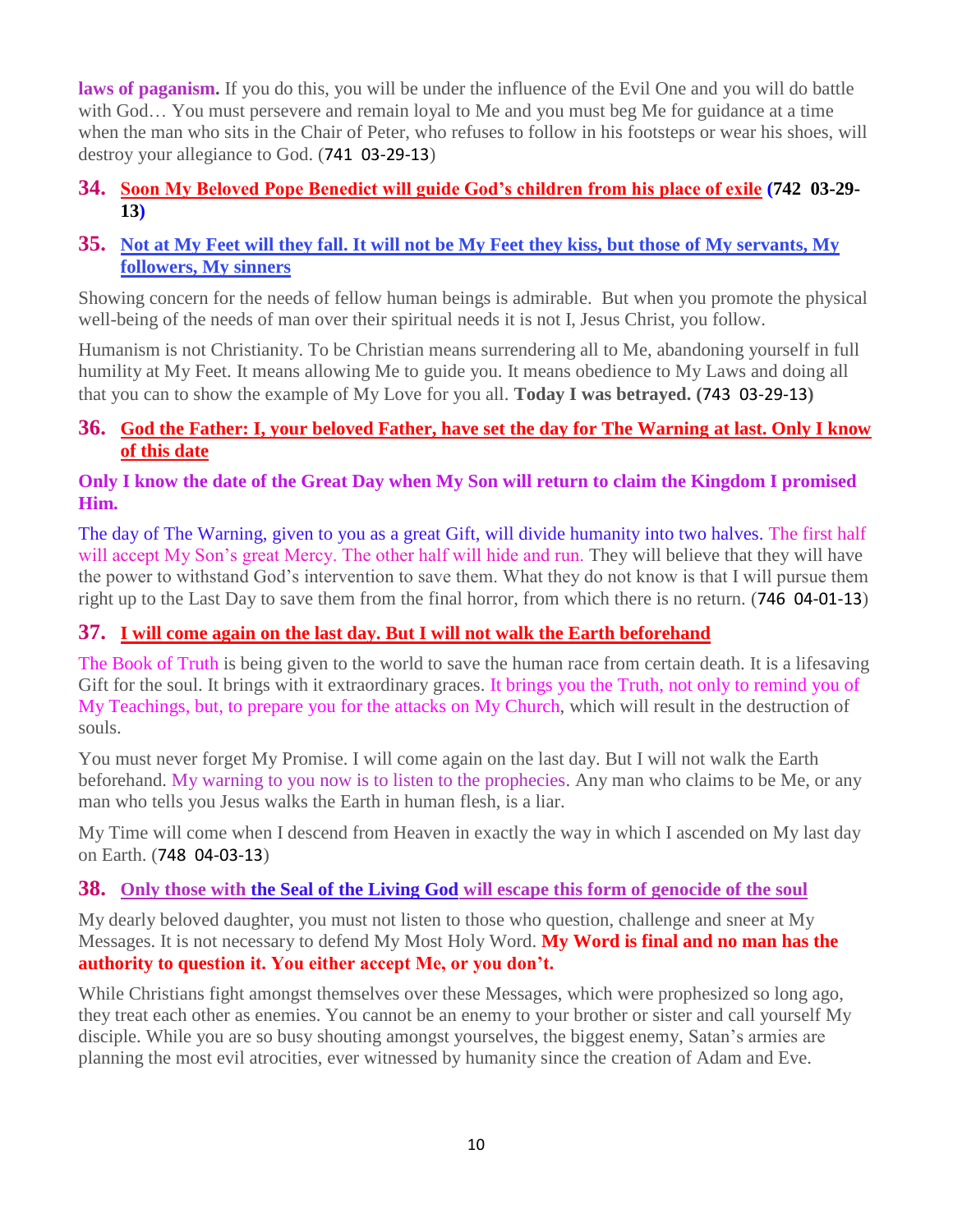The wars I spoke about are to commence and the plan will be to wipe out populations. You may think that these wars are between one nation and another, but you would be wrong. The weapons will come from only one source.

My poor children of God, how little you know of the terrible acts, which are being plotted by Masonic sects at the highest levels against God's children. Their wickedness would be impossible for you to imagine, but recognize these signs. When your banks take away your freedom, your homes and your ability to feed your families, this will be just one part of their plan against humanity. You will become slaves, but those who pay allegiance to Me and My Teachings and who remain loyal to Me, must never forget My Mercy.

While these revelations may be frightening, they are the Truth. By being prepared for these acts against God's Creation, you will help, through your prayers, to mitigate much of the suffering, which these evil sects will inflict upon you. While your prayers will dilute the impact of such atrocities, they will, if handed over to Me with love in your hearts, be used to save those guilty of such terrible deeds. And while these misguided and cold-hearted souls continue to defy Me, by trying to eradicate the world's populations, I will try to enlighten their hearts so that they will walk away from this terrible bond with Satan. Many are completely possessed by the evil one and for some there is little hope. Only a miracle granted by My Mercy, in union with those who offer Me the gift of suffering, can save them.

Those amongst you who curse Me, through your cruel rejection of Me, will beg Me for Mercy when these events occur. When you are forced to suffer and accept the Mark of the Beast, or die, you will scream out for Me. Then you will scramble to find the Seal of the Living God, which I give to the world through My Father in these Messages – but by then it will be too late. **Only those who accept the Seal, keep it in their homes, or carry it on them will be protected**. **Only those with the Seal of the Living God will escape this form of genocide of the soul.** (749 04-04-13)

## **39. [The time for the comet to appear, of which I spoke, when people will believe that there are two](http://www.thewarningsecondcoming.com/the-time-for-the-comet-to-appear-of-which-i-spoke-when-people-will-believe-that-there-are-two-suns-is-close/)  [suns, is close](http://www.thewarningsecondcoming.com/the-time-for-the-comet-to-appear-of-which-i-spoke-when-people-will-believe-that-there-are-two-suns-is-close/)**

Soon the wondrous spectacle will be seen by humanity, and there will be heard the sound of thunder, and it will seem that the two suns will collide.

**My Rays of Mercy will fall on every human soul**, including those who will be blinded by the Light, so dark are their souls. When the sound of thunder is heard, a quiet calm will then descend over the earth and the stillness will be deafening. No sound will be heard – only the sound of My Voice imprinted on the souls of the wretched.

I will be like a ray of sun, which will make every single fault, every sin and cry of despair, become clearly visible in the eyes of the sinner.

There will be wailing and a deep sense of sorrow felt within the hearts of men, as they come face to face with the state of their souls. **All will remain still for fifteen minutes**, and then life will become like before, as if this miracle did not happen. In those, whose souls were touched by the Truth, life cannot, nor will it ever be the same again. They will then follow Me, My Teachings and they will convert in billions.

**My Messages will become their daily food and along with My Most Holy Eucharist, they will need nothing more.** So strong will they become that nothing will stand in their way, nothing will intimidate them, or slow them down, as they march in My remnant army towards My New Paradise.

The others will be told that The Warning was caused by a disruption in the earth's atmosphere and it will be easily explained away. But it will be a lie, for they do not want to acknowledge the Existence of God. If they were to do this, they would not be able to complete their plan to deceive the world into accepting the empty promises of the Antichrist. (752 04-06-13)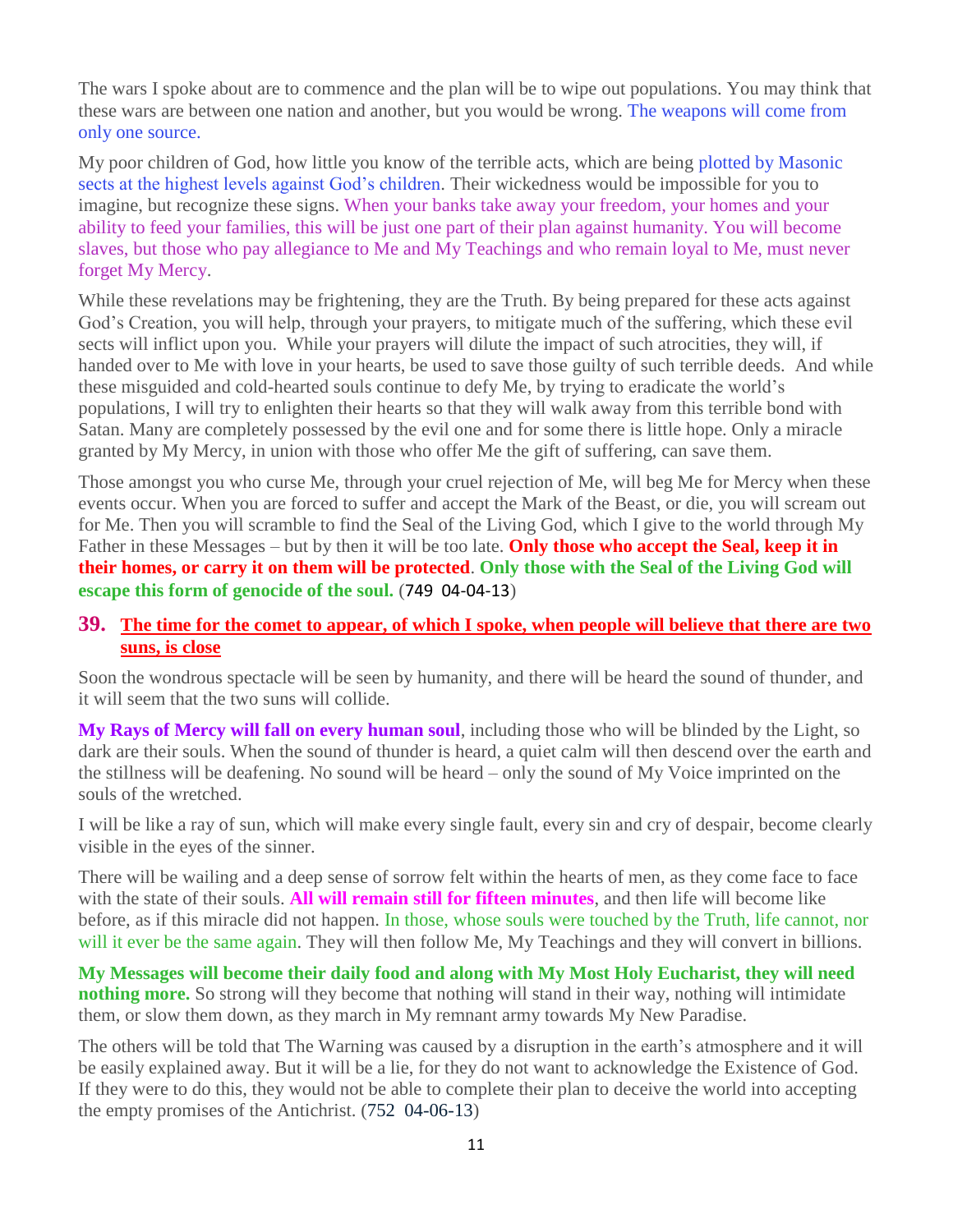# **40. [This new temple, they will be told, is a Church, which unites all because God loves all His](http://www.thewarningsecondcoming.com/this-new-temple-they-will-be-told-is-a-church-which-unites-all-because-god-loves-all-his-children/)  [children](http://www.thewarningsecondcoming.com/this-new-temple-they-will-be-told-is-a-church-which-unites-all-because-god-loves-all-his-children/)**

The time will then be ripe for many bewildered souls, who will become very confused, to witness an alternative temple of God.

**This new temple, they will be told, is a Church, which unites all because God loves all His children.**  And if God loves all His children, then He would want them to unite as one; that they must embrace each other, whatever their creed, their religion, their skin color, their race, their laws. All will become united, they will be told, in the Face of God, and they will all be asked to send representatives to the new temple, which will be located in Rome. They will be told that this is the New Jerusalem, prophesized in the Bible and protected by God's chosen leader – the False Prophet.

So many will fall for this great lie, a travesty of the Holy Word of God – which was given to John the Evangelist. Every Word given to this Prophet, for the end times, will be taken, adapted and twisted to suit the agenda of the Antichrist.

**Those who refuse to accept this new, so-called inclusive Church, will be deemed to be un-Christian.**  They will be bullied and made to look like fools. Only for the Holy Spirit, which guides them, they would be sucked into the false and obscene temple, which will disguise the ugly truth, which lies beneath its surface.

**The Antichrist is about to make his grand entrance onto the world's stage** and it will be he, who will, not only reign over these Churches, but who will fool people into believing that he possesses special divine gifts. He will be honored for his great service to humanitarian causes. He, the Antichrist, will receive international awards for his charity work. And then they will say he possesses the charisma associated with holy people. It will not be long afterwards when miracles will be attributed to him, until finally, he will say he is a prophet on a mission from God.

Many will fall for this terrible deceit because he will be supported by the world's Churches and he will be given the seal of approval by the False Prophet.

Finally, the world will believe that he is I, Jesus Christ. (753 04-07-13)

## **41. [God the Father: Prayer for the Key to the New Paradise](http://www.thewarningsecondcoming.com/god-the-father-prayer-for-the-key-to-the-new-paradise/)**

To those who have awaited the Gift of Conversion – those poor empty souls of Mine – I tell you now. I, Your Loving Father, promise you that I will embrace you and open your hearts when you say this prayer, [Prayer for the Key to the New Paradise](http://www.thewarningsecondcoming.com/god-the-father-prayer-for-the-key-to-the-new-paradise/)

"Dear Father, it is I, Your lost child, who, so confused and blind, that without Your Help, Your Love, I am nothing. Save me through the Love of Your Son, Jesus Christ, and give me the Key to Your New Paradise on Earth. Amen." (755 04-10-13)

# **42. [For every soul you dedicate to My Mercy, I will save a hundred more](http://www.thewarningsecondcoming.com/for-every-soul-you-dedicate-to-my-mercy-i-will-save-a-hundred-more-3/)**

In order to save them, you, My beloved followers, must give Me your allegiance by committing their souls to Me during your prayers and when you receive the Holy Eucharist. You must offer them to Me every day and for every soul you dedicate to My Mercy, I will save a hundred more.

Do this every single day. At the end of every month you will be full of joy because you will know how many such souls have been given this Great Mercy. This is just another Gift I bless you with and the graces you will receive when you recite this Crusade Prayer will be in abundance.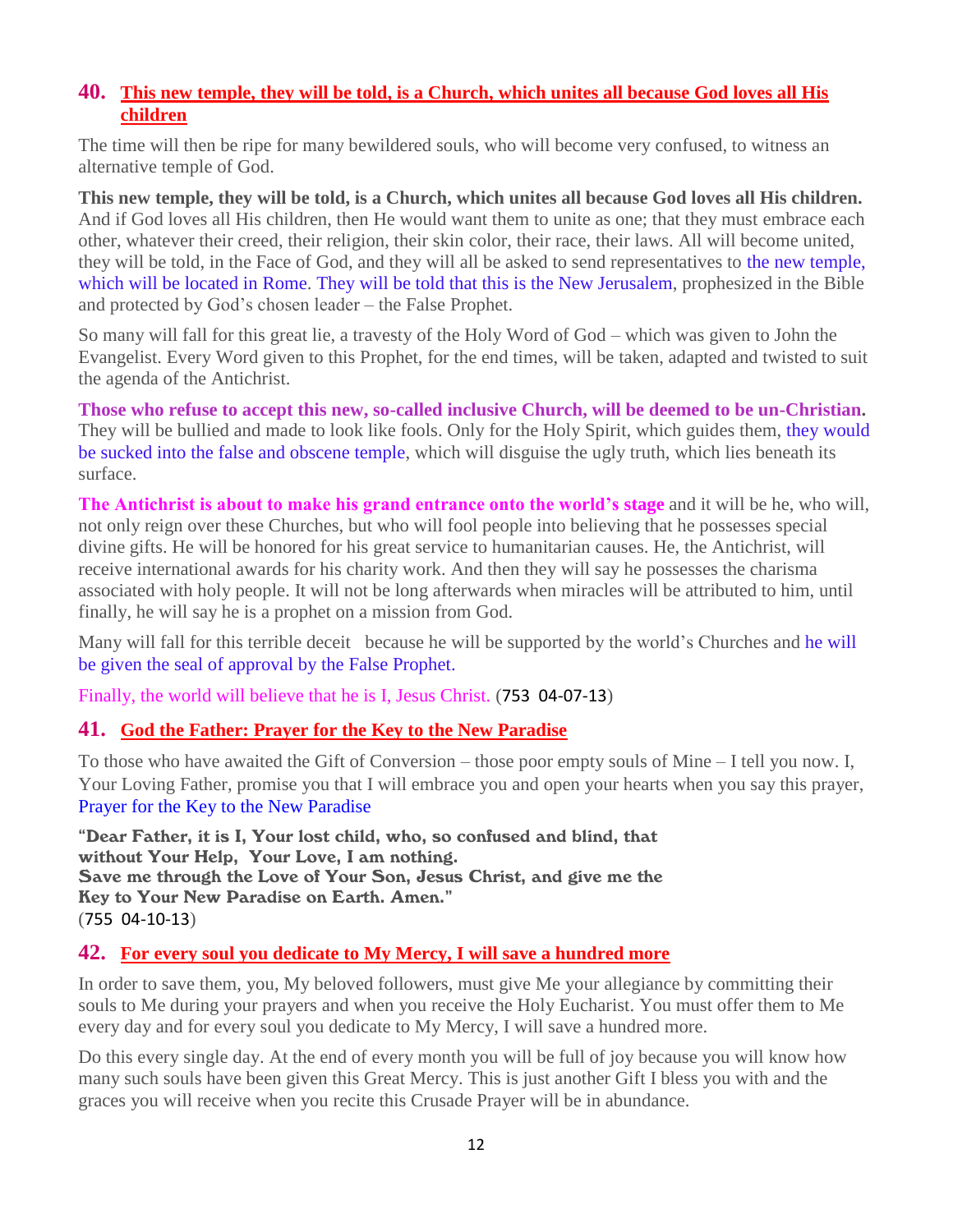## **Crusade Prayer (104) Free this soul from slavery**

"Dearest Jesus, I present to You the soul of my brother and sister, who has abandoned their soul to Satan.

Take this soul and redeem it in Your Holy Eyes.

Free this soul from slavery to the beast and bring it eternal salvation. Amen".

#### (756 04-11-13)

## **43. The Catholic Church is [now about to enter the worst persecution in its history](http://www.thewarningsecondcoming.com/the-catholic-church-is-now-about-to-enter-the-worst-persecution-in-its-history/)**

The attack has been planned for decades and carefully constructed… Confusion will result, as many sacred servants will become powerless as everything they held dear will be questioned and then overturned. They will be challenged and bullied in My Name from within their own ranks.

To those of you who are loyal to My Church on earth, I urge you to be vigilant and to uphold My Teachings if you wish to stay true to Me. You must never accept anything other than the Truth you have been taught. Soon you will feel very alone and My poor sacred servants will become distressed for their loyalty to Me and to the Church laid down by Peter will be pulled from under them.

To all those who are traditional loyal Christians, you must stay firm and you must not accept any attempt to encourage you to abandon your faith. You will be pushed to one side and forced to agree to educate your children in a false doctrine, not of God. These events will now commence and I warn you of these in order to guide you. (758 04-13-13)

## **44. [Mother of God: When God's children are misled by lies, they will become separated from Him](http://www.thewarningsecondcoming.com/mother-of-god-when-gods-children-are-misled-by-lies-they-will-become-separated-from-him/)**

When you say my Holy Rosary daily, you are given every kind of protection and you will be able to uphold the Truth, the Holy Word of God.

Anyone in my Son's Church on earth, who leads the people, who cannot recite the Holy Rosary before his congregation, does not come from God. **(**759 04-14-13 **)**

## **45. [Many will not be strong enough to fight against abortion, euthanasia and same sex marriage](http://www.thewarningsecondcoming.com/many-will-not-be-strong-enough-to-fight-against-abortion-euthanasia-and-same-sex-marriage/)**

There will be many new laws introduced into each land and each Church. Most of the laws will be against the Teachings laid down in the Holy Bible. Every kind of sin will be legislated for and the darkness of the Beast will cover the world… . Then just as the laws are brought into being, the Catholic Church will announce the reformation to acknowledge all human rights and all religions.

The powerful global elite organization, which is infiltrated into every corner of the world, will plan new Church laws and plot to overthrow leaders, while at the same time, devise wars, which will bring destruction. So proud are they and such is the extent of their allegiance to Satanic adulation that they believe they are indispensable. How they will have to suffer for their evil deeds. Just as they believe that they can control others and inflict their devious plans on others, they will be struck down by the Hand of My Father. They will be given only so much time to turn their backs. After, then they will turn on each other and destroy one another. Such will the level of their suffering be that even towards the end it won't be enough to make them see what lies ahead should they continue to be bound to the evil one. (760 04- 15-13)

# **46. [The Word according to God will be pulled](http://www.thewarningsecondcoming.com/the-word-according-to-god-will-be-pulled-apart-as-paganism-sweeps-the-earth/) apart as paganism sweeps the Earth**

To all of those who follow Me, I say walk with your heads held high. Never waver from the Truth when those including your family and friends, plead with you to turn away from My Holy Word, given to you during My time on Earth. You must not weaken your resolve to remain loyal to Me. Some of you will be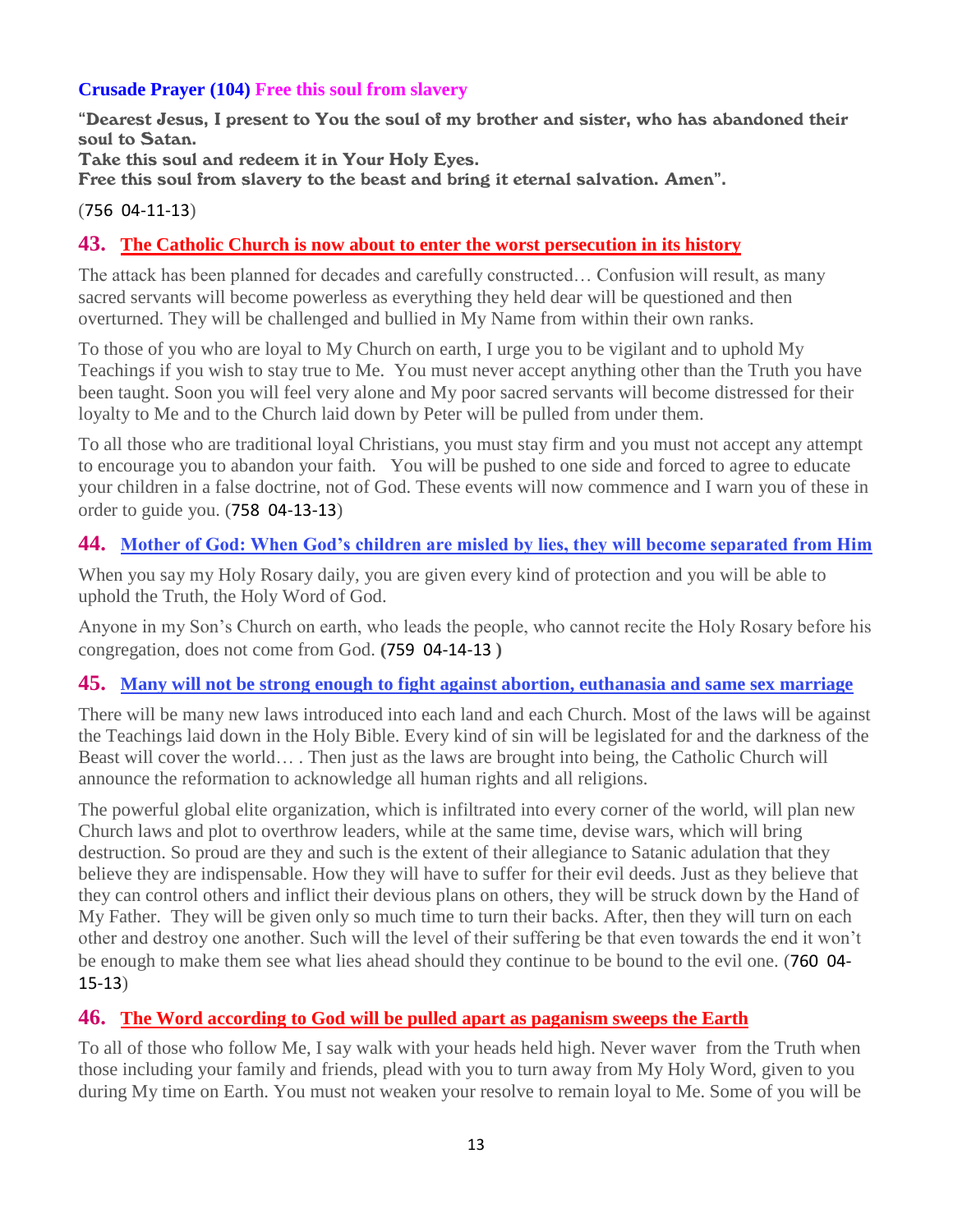strong during the journey of persecution. Others will fall. Some will give up. Others will decide to accept the lies presented as Holy Doctrine and will be separated from Me.

I will carry all those on My Shoulders who trust in Me completely. I will grant protection to all those who are brave enough to continue to offer the Holy Mass in the way in which it is meant to be conducted. I will protect the Sacraments presented by those holy sacred servants of Mine who refuse to budge or leave My Service. Those who pledge themselves to My Care will have nothing to worry about.

I allow for this suffering, this final persecution, because it is the final weapon against the Beast. Without it, he would steal the souls of the majority of the world's population. (761 04-16-13)

# **47. [This sign, not to be confused with the Mark of the Beast, will be to symbolize the new One](http://www.thewarningsecondcoming.com/this-sign-not-to-be-confused-with-the-mark-of-the-beast-will-be-to-symbolise-the-new-one-world-religion/)  [World Religion](http://www.thewarningsecondcoming.com/this-sign-not-to-be-confused-with-the-mark-of-the-beast-will-be-to-symbolise-the-new-one-world-religion/)**

Storms will increase and upheavals will be felt in so many countries. Unrest will be seen in nations as the power of governments takes away the freedom of the people over whom they govern. Then, the churches, including all those who love God, the one Triune God, will begin to withdraw their services and close their doors.

The number of churches which will close down, will be seen, in all western countries. Soon the mark of communism will be seen by a special sign which will appear in churches which remain open; in the media; on items of clothing; in movies and this sign will be proudly worn by those in high places. It will be seen as a badge of honor and flaunted by members of the hierarchies in all main churches and religious denominations. You will see this symbol in public places; on altars; in airports and on the garments worn by leaders in the churches.

**This sign, not to be confused with the Mark of the Beast, will be to symbolize the new One World Religion.** Those responsible for it will no longer be fearful of displaying their sign, which is a symbol for control and allegiance to the Beast.

The day the daily Sacrifice of the Masses are stopped, in the format which they must be offered in My Holy Name, will be the day when this symbol appears on the altars and before all the tabernacles in the world. (762 04-17-13)

# **48. [I ask that those of you who are frightened and confused by these Messages to hear Me now](http://www.thewarningsecondcoming.com/i-ask-that-those-of-you-who-are-frightened-and-confused-by-these-messages-to-hear-me-now/)**

Don't you know how I love you even when you resent Me? Don't you know that I would never punish you for not accepting these Messages, given to you only so that I can prepare you and strengthen you for the trials which lie ahead? Don't you know Me, your beloved Jesus, when I call out to you now?

I Am your Savior and I would never cast you aside when there are doubts in your mind. How could I be Angry with you when you love Me and only care about the Truth? I now prepare you for the challenges that you will now have to face, as the prophecies foretold, of the persecution of My Church on Earth, unfold.

So that I can draw you into the Mercy of My Love and enlighten your hearts, I give you this Gift. I Promise that when you call on Me in this way, through this Prayer, that your doubts as to Who I Am, speaking with you now, will vanish. I offer you this Gift so that you, through the Prayers I give to the world at this time, can save the whole of humanity.

If you come to Me, free of pride and with an open and clear conscience, you will know instantly that you have been given this Gift. It is the Gift of Conversion for others.

**Crusade Prayer (105)** Gift of Conversion for Others **(see the** *Crusade Prayers Book***) (**763 04-19-13**)**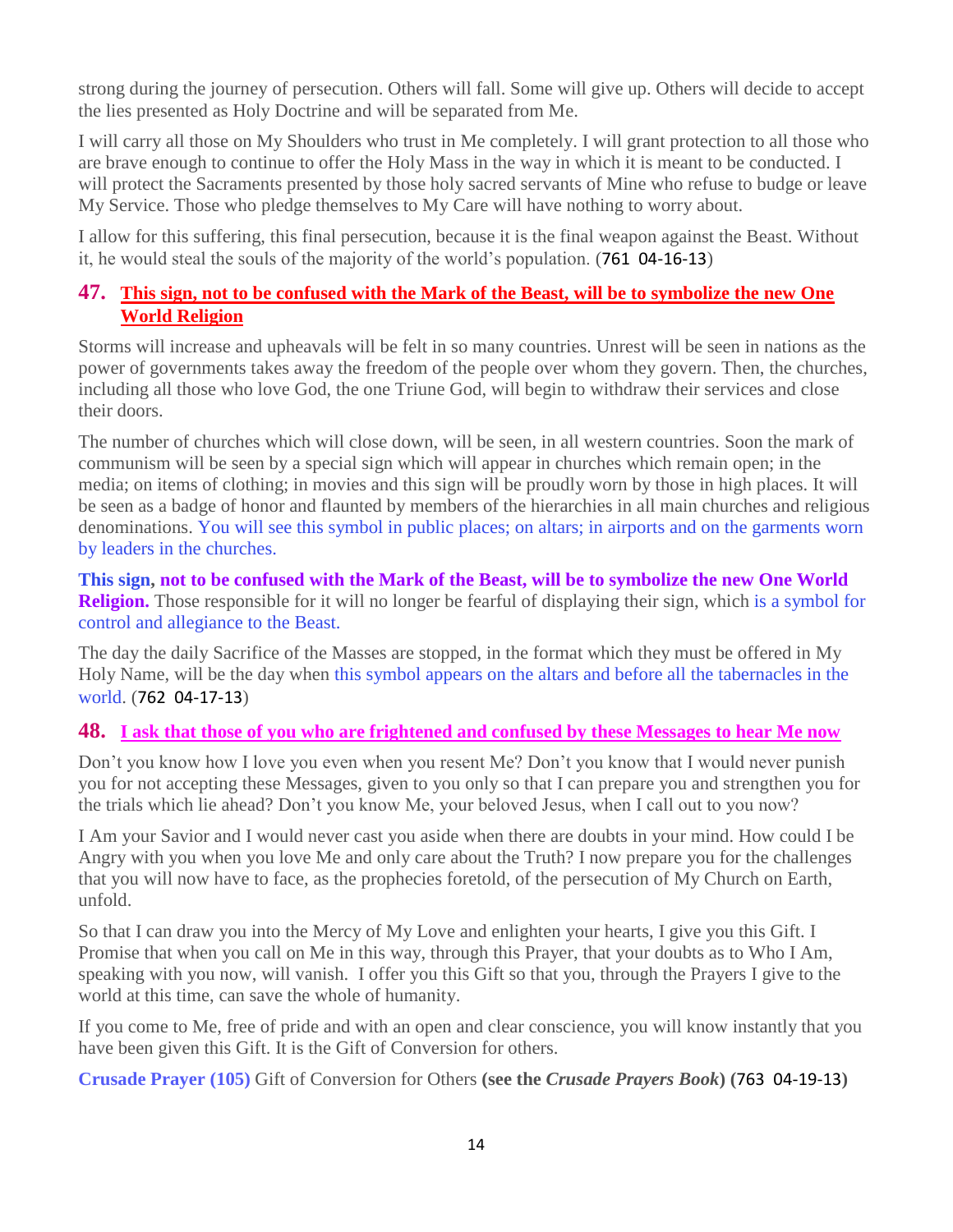## **49. [When man does not believe in God, he does not accept the difference between right and wrong](http://www.thewarningsecondcoming.com/when-man-does-not-believe-in-god-he-does-not-accept-the-difference-between-right-and-wrong/)**

Without guidance from God, he will walk into every trap laid down before him by Satan. So much hatred is then manifested in the hearts of man, because once they leave themselves open to the evil one, their hearts fill with anger. The worst anger will be directed at Christians, and yet these people will not know why they feel this way. This is why those who claim not to believe in God spend more time condemning those who do. **(**764 04-20-13**)**

## **50. [The Tower of Babel will, once again, be erected and presented as a temple of God](http://www.thewarningsecondcoming.com/the-tower-of-babel-will-once-again-be-erected-and-presented-as-a-temple-of-god/)**

Just as it was before, the Tower of Babel will, once again, be erected and presented as a temple of God. It will be located in Rome and will feature the new symbol of the new one-world religion. This symbol will be seen on the roof, at the entrance, and will take precedence on the high altar within. My precious Tabernacle in gold, defiled in all its Glory, will sit in the center of the altar for all to see. This insult will mean that the Beast will be given the open door to invade My Tabernacle. My Presence will, at this time, disappear…

**Crosses will disappear.** My Crucifix will be nowhere to be seen. Then, where they are seen, in some public places, people will be forced, by law, to take them down.

The new tower, which will honor Satan, will be replicated in many countries and then the second part of the deceit will be made known. **The existence of Hell will be publicly declared, by the Church, to be nonsense.** People will be lulled into a false sense of security when this blatant lie is accepted by all churches. It will be argued that God would never allow for such a place to exist. That He loves all and that the existence of Hell was spread by religious fanatics down through the centuries. And so, **people will condone even the existence of mortal sin**. Sin will be so widely accepted that people will no longer pray or ask for Mercy, for it will not be God they will acknowledge. It will be to the Beast they will surrender their souls and every step of their journey will be carefully orchestrated by the enemies of God. (765 04- 21-13)

# **51. [All false prophets will be cast out by Me and punished severely](http://www.thewarningsecondcoming.com/all-false-prophets-will-be-cast-out-by-me-and-punished-severely/)**

The false prophets will rise amongst you and attract praise and glory. Behind their façade of humility and sweet words, will be an emptiness borne from the spirit of evil… Instead of encouraging prayer and bringing you closer to God, he will command and demand your respect, first. He will do this by showing you the kind of attributes you would associate with devout people. These false prophets will attract souls to them through the sin of pride. Pride, in a false prophet, will attract pride in other souls. One praises the other by using the Name of God to proclaim their greatness… Many of the world's false prophets are working with spirits, which do not come from Me. They will promote the importance of inner healing, positive thinking and metaphysics, all of which amount to one thing. Man will be encouraged to exalt himself before God. (767 04-23-13)

## **52. [They will lie continuously, and their public homilies will be a nonsense in the Eyes of God](http://www.thewarningsecondcoming.com/they-will-lie-continuously-and-their-public-homilies-will-be-a-nonsense-in-the-eyes-of-god/)**

Those disloyal to My Body will change many laws and will create new interpretations of the significance of the Holy Eucharist. Many holy servants of God, and lay people throughout all Christian faiths, will watch as the Holy Spirit will be attacked. Many will be shocked at the way in which My Name and My Teachings will be reinterpreted, so that the emphasis will be on man's obligation to man. Man will be encouraged to love each other, and put their needs, before the altar of God.

Externally, this approach to Christianity will be seen as a good thing. It will promote the importance of love, but not in a way which is dictated by God. People in high places will be seen to publicly praise one another as they perform religious ceremonies. They will bow to each other in deference and will throw themselves, in adulation, at the feet of the enemies of God. All these grandiose rites will fool the world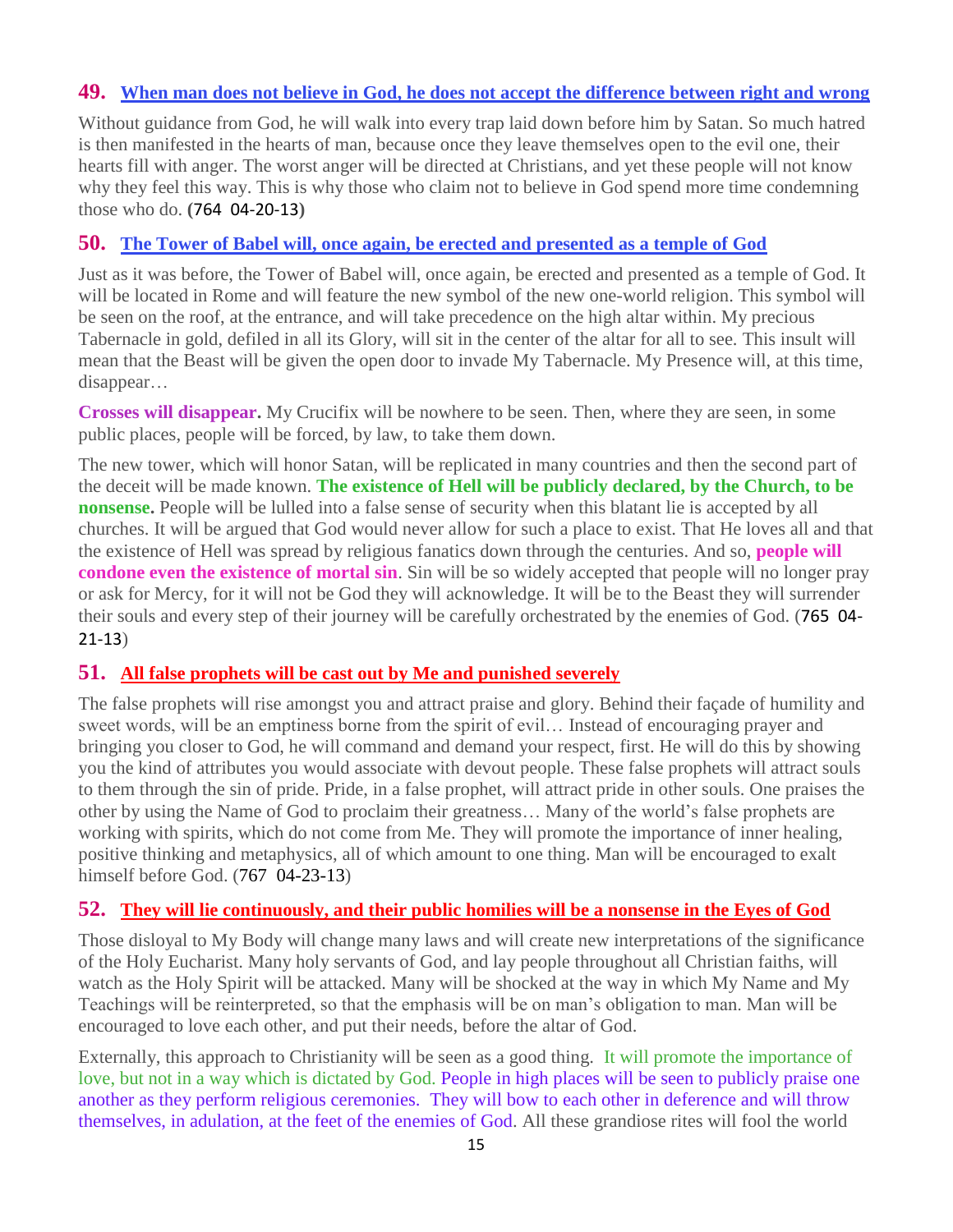and many will not realize the purpose of these ceremonies. These acts, these new homilies and new ceremonies, supposedly to honor Me, Jesus Christ, will instead be black in kind, for they will glorify the Beast.

The king of darkness is moving rapidly with his evil spirits, within the hearts of many who have responsibility for leading My followers… Others, like wolves in sheep's clothing, have sold their souls to Satan. And just as he acts, they will be cunning in the way in which they will deceive God's children. They will tempt others by praising their servants for being holy and this will attract those servants, with a love of self, stuffed with pride, who will follow like sheep. They will lie continuously, and their public homilies will be a nonsense in the Eyes of God. Not one ounce of true humility will be seen in any of their words, although they will go to great lengths to ensure that they behave publicly as humble servants of God. The Power of the Holy Spirit will be absent in their presence, and those of Mine, who truly know Me, will bear witness to this.

So many of My poor sacred servants will be sucked into these lies, which will lead to the desecration of My Body, and many of those who boast of their love for Me, will be the first to plunge the next nail as they crucify Me all over again. (770 04-25-13)

# **53. [The Antichrist will be from the East, not the West](http://www.thewarningsecondcoming.com/the-antichrist-will-be-from-the-east-not-the-west/)**

The Antichrist will quickly bring about, with the help of the enemies of God, a war between two nations headed by two stubborn and powerful leaders. These wars will escalate and then will spill into other countries. When the threat becomes so serious that it begins to affect the most powerful nations, then peace negotiations will begin.

Out of nowhere, will step the Beast. And with a skill that will impress the world, he will bring to an end the wars. He will have a powerful voice. He will be highly intelligent and will create an impressive charismatic image. His handsome good looks, charm and sense of humor, will be like a powerful hypnotic magnet. He will draw great praise from well-known world leaders and the media, and he will become a celebrity. His demeanor will appeal to business leaders, who will see him as being instrumental in creating wealth, as the economies will begin to grow.

So special will the Antichrist appear, that nations will clamor over themselves to encourage him to visit their countries. He will be loved and will copy the last detail, every moment of My Mission, when I walked the Earth. Preaching of the importance of love, peace and the importance of unity among nations, he will be seen to create great wonders, wherever he goes. This is not a man like any other. This is not a man like any other charismatic figurehead. His star will shine and glitter, like no other before him. He will be seen as a figurehead of the One-World humanitarian Religion. The so-called success of this abomination will be attributed to him. Everyone will drop at his feet. Images of his face will be everywhere. He will be seen with the heads of many religious denominations. It will soon be said that people will be healed spontaneously in his presence. Through the power of Satan, he will be able to create acts, which will shock many and these will be deemed to be miraculous.

By then, to the ignorant, he will be seen as the Messiah. He will then hint that he has been sent by God to save the world. Many, including those in the world who do not accept My Existence, will be persuaded that this man is the Son of man, Jesus Christ. Those who honor, obey what he asks of them, and who adore him, will be infested with such evil that their souls will be sucked into a vacuum, out of which they will find it impossible to extricate themselves. (771 04-26-13)

# **54. Everyday you must ask yourself – [would God approve of my actions today?](http://www.thewarningsecondcoming.com/every-day-you-must-ask-yourself-would-god-approve-of-my-actions-today/)**

It is the free will which is given to man, that will be sought out by evil spirits. But it is also through the free will of man that the door to My Kingdom can be unlocked… Because you are flesh, and therefore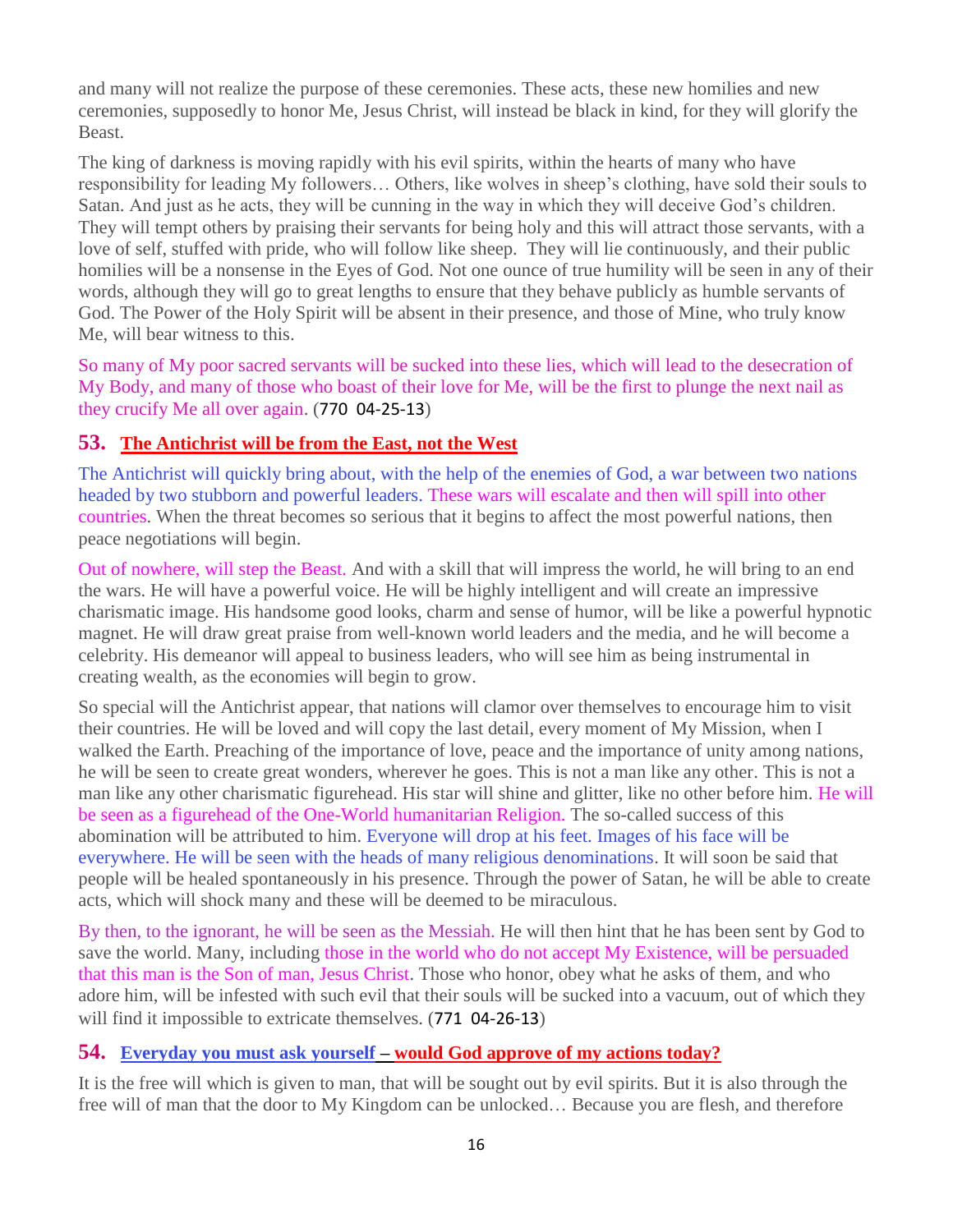mortal, the only time you have to prepare for eternal life is now. You must never forget this. You must be prepared at all times, for just as My Father gave you life, so too can He take it away at any moment in any day.

If you were to die now, today, would you be fit to come before Me? Do you know what faults and what acts you have committed, and what hatred you have shown your neighbor, which will be revealed before Me? You must, in order to be given eternal life, know what needs to be done now, today, to make you clean in My Eyes. **You must follow the Ten Commandments exactly as they were given by My Father, otherwise, you cannot say you are of Me. (**772 04-27-13**)**

## **55. [My Words to you now will be heard once again on the Last Day. Remember](http://www.thewarningsecondcoming.com/my-words-to-you-now-will-be-heard-once-again-on-the-last-day-remember-them-2/) them**

**I Am** the beginning and the end. I come, as promised to bring you eternal life. Rise, all of you who believe in Me and accept the Truth. Come to Me. Let the Will of My Father reign upon the New Heaven and the New Earth. Rejoice for I bring peace and unity to all those whose names are in the Book of the Living. My final Covenant has been fulfilled. My Reign has come. Rise and accept the Hand of God. **(**773 04-28-13**)**

# **56. [A new form of the Cross will be introduced](http://www.thewarningsecondcoming.com/a-new-form-of-the-cross-will-be-introduced/)**

The Truth is contained in the Holy Bible. It is the food by which man can live now and in the future. Very soon it will become impossible to buy a Bible, as many nations will adhere to the new laws, especially in Europe, which will ban all books which promote the Word of God.

**The letter is being written now to beckon all those in the service of the Catholic Church.** Soon, all of My sacred servants will be informed of the changes, which they will be told are for the good of the Church.

The new rules, which will see amendments made to prayers during the Holy Mass, will seem innocent. To many, they won't notice the significance, but it will relate to the Holy Eucharist and My Presence within It. The word 'commemorate' will be used and all churches will soon be stripped bare of their treasures. The taking of treasures, including gold Tabernacles – which will be replaced by those made of wood and stone – will be one of the signs that they are being gathered for the New World Religion.

Churches will be changed within their walls and this will involve the desecration of altars. The Monstrance, holding the Holy Eucharist, will begin to disappear and the days when My Holy Host is exposed will come to an end. (774 04-30-13)

## **57. [The sin of abortion is a mortal one and those responsible will burn in the fires of Hell for](http://www.thewarningsecondcoming.com/the-sin-of-abortion-is-a-mortal-one-and-those-responsible-will-burn-in-the-fires-of-hell-for-eternity/)  [eternity](http://www.thewarningsecondcoming.com/the-sin-of-abortion-is-a-mortal-one-and-those-responsible-will-burn-in-the-fires-of-hell-for-eternity/)**

Abortion, murder in the Eyes of God, will be forced upon all nations as a sign of defiance against the Almighty Father, God the Most High. When you condone this wicked abomination, you are guilty of terrible sin. The sin of abortion is a mortal one and those responsible will burn in the fires of Hell for eternity. **(**775 05-01-13**)**

## **58. [They will be accused of crimes against the Seat of Peter and will be publicly humiliated in My](http://www.thewarningsecondcoming.com/they-will-be-accused-of-crimes-against-the-seat-of-peter-and-will-be-publicly-humiliated-in-my-holy-name/)  [Holy Name](http://www.thewarningsecondcoming.com/they-will-be-accused-of-crimes-against-the-seat-of-peter-and-will-be-publicly-humiliated-in-my-holy-name/)**

Those who remain loyal to Me, and those who reject the abomination, will be guided by Peter the Apostle, who sat in the first Seat of Rome. He will guide My beloved Benedict, who will, as foretold, help them to see the Truth. He will have to witness the horror, but he will be supported by those who have sworn allegiance to the One True Word of God.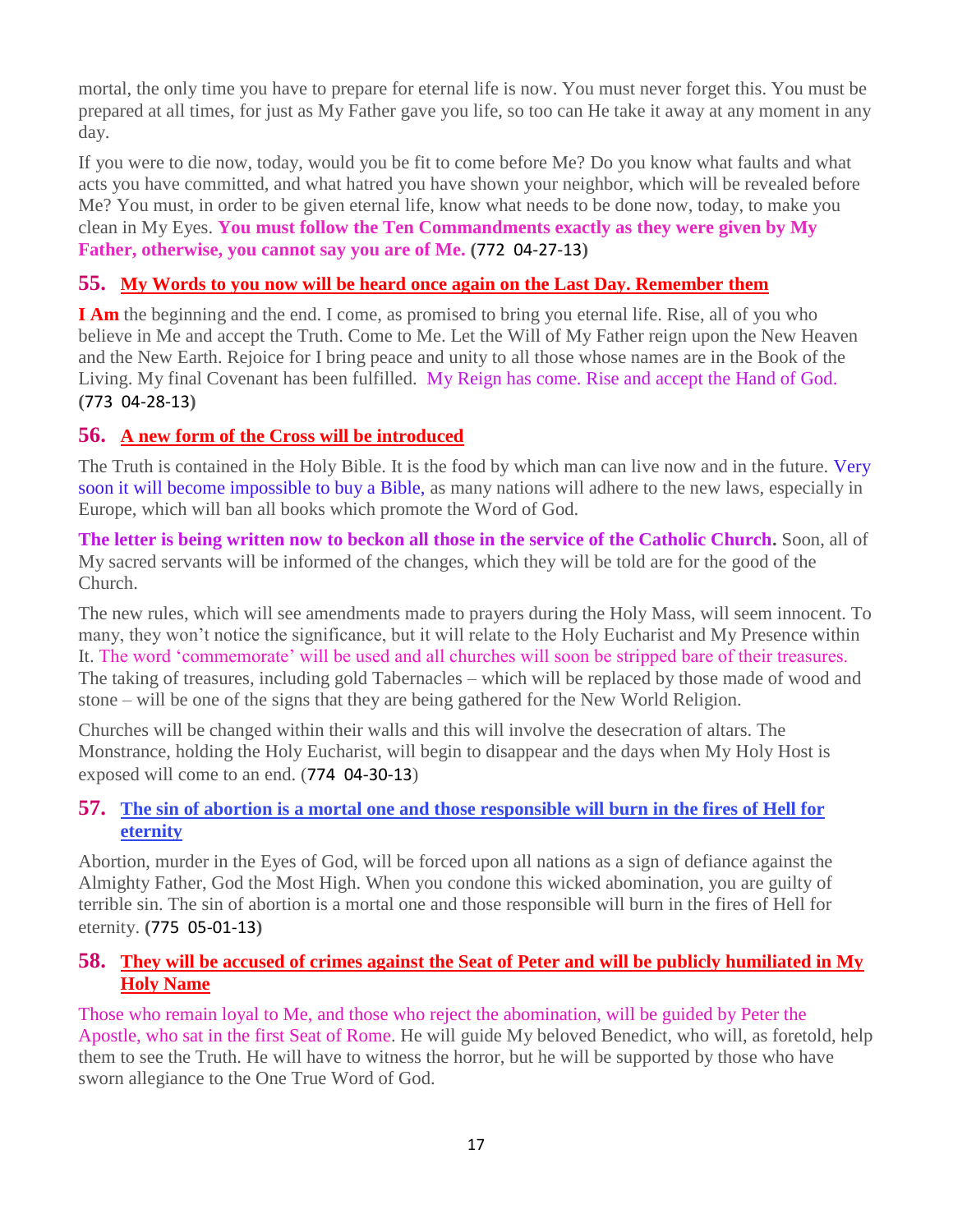And so the schism will begin. Those who follow the false doctrine, where I, Jesus Christ, am not revered, will be torn to shreds by the Beast and his demons. Those innocent servants of Mine, who have not accepted these Messages so far, will now come running to Me for comfort. My prophecies do not lie, and very soon many of these poor souls will be cast away from the Holy See. They will be accused of crimes against the Seat of Peter and will be publicly humiliated in My Holy Name. (776 05-02-13)

# **59. [The seemingly authentic views they will present, will be seen as a new form of Catholicism](http://www.thewarningsecondcoming.com/the-seemingly-authentic-views-they-will-present-will-be-seen-as-a-new-form-of-catholicism/)**

My dearly beloved daughter, **the diabolical plan to destroy the Catholic Church from within is already taking place**. Everything sacred to God will be thrown aside, and those heads of the newly renovated, modern church, soon to be presented for all to see, will be liberal in their views but they will be enemies of the Truth.

**The seemingly authentic views they will present, will be seen as a new form of Catholicism**… The lies, presented to the world because of the diabolical infestation, will be treated by all Christian churches as being acceptable in their eyes. Not one Christian Church will escape this attack – an attack, which has been deliberately and carefully planned for over a century. **(**777 05-03-13**)**

# **60. [It was the sin of pride which caused Lucifer to fall and to be cut off and thrown into the abyss](http://www.thewarningsecondcoming.com/it-was-the-sin-of-pride-which-caused-lucifer-to-fall-and-to-be-cut-off-and-thrown-into-the-abyss/)**

So many of you believe you know so much about Me, but you have learned nothing… How can you love Me when you tear My Words apart, when all I Am doing is to help you prepare for My Great Day?

To those of you who claim to speak with great knowledge of Me and then spit with a cursed tongue against My prophet – know this. Your faith will not save you when you curse the Word of God. Your self-proclaimed love of God is meaningless when you judge one of His children before Him. **You are cutting the umbilical cord, which binds you to My Father, when you show disrespect, anger and hatred towards Me.** When you spit at Me, you will become blind and will never see again. When you utter words of hatred, your tongue will be cut out. When you stand up and declare to all your selfproclaimed knowledge of God, you will fall with your legs cut from under you. When you deem My prophet to be evil, you will have no life. (778 05-04-13)

## **61. [Do not try to reason with the mind when trying to justify My Existence for](http://www.thewarningsecondcoming.com/do-not-try-to-reason-with-the-mind-when-trying-to-justify-my-existence-for-i-am-not-of-this-world/) I Am not of this [world](http://www.thewarningsecondcoming.com/do-not-try-to-reason-with-the-mind-when-trying-to-justify-my-existence-for-i-am-not-of-this-world/)**

Those who don't know Me, and those who reject Me, will experience this separation during the final three days of darkness, when the Presence of God will be nowhere to be found. It will only be when the Light of God disappears, that man will finally understand that there is no life without God. All that is left is a void, a wilderness and darkness. I Am the Light, which man seeks out, unbeknown to him, every second of every day. (779 05-05-13)

# **62. [The plague will be more widespread than AIDS](http://www.thewarningsecondcoming.com/the-plague-will-be-more-widespread-than-aids/)**

My daughter, **the beginning of a plague will soon be seen,** as My Father will cast upon the Earth a punishment on those nations who insult Him and who allow wickedness and injustice to be inflicted on poor innocent people. **This plague will be visible on the face and the sores will not be healed until the Great Chastisement is over.** The plague will be more widespread than AIDS and will be one of the first signs of the coming Chastisement. This will then be followed by a famine in one third of the Earth and will be witnessed during the reign of the Antichrist.

As the rule of the Antichrist spreads like a spider's web, so will it be matched by a series of chastisements poured over the four corners of the world by the Hand of My Father. (782 05-07-13)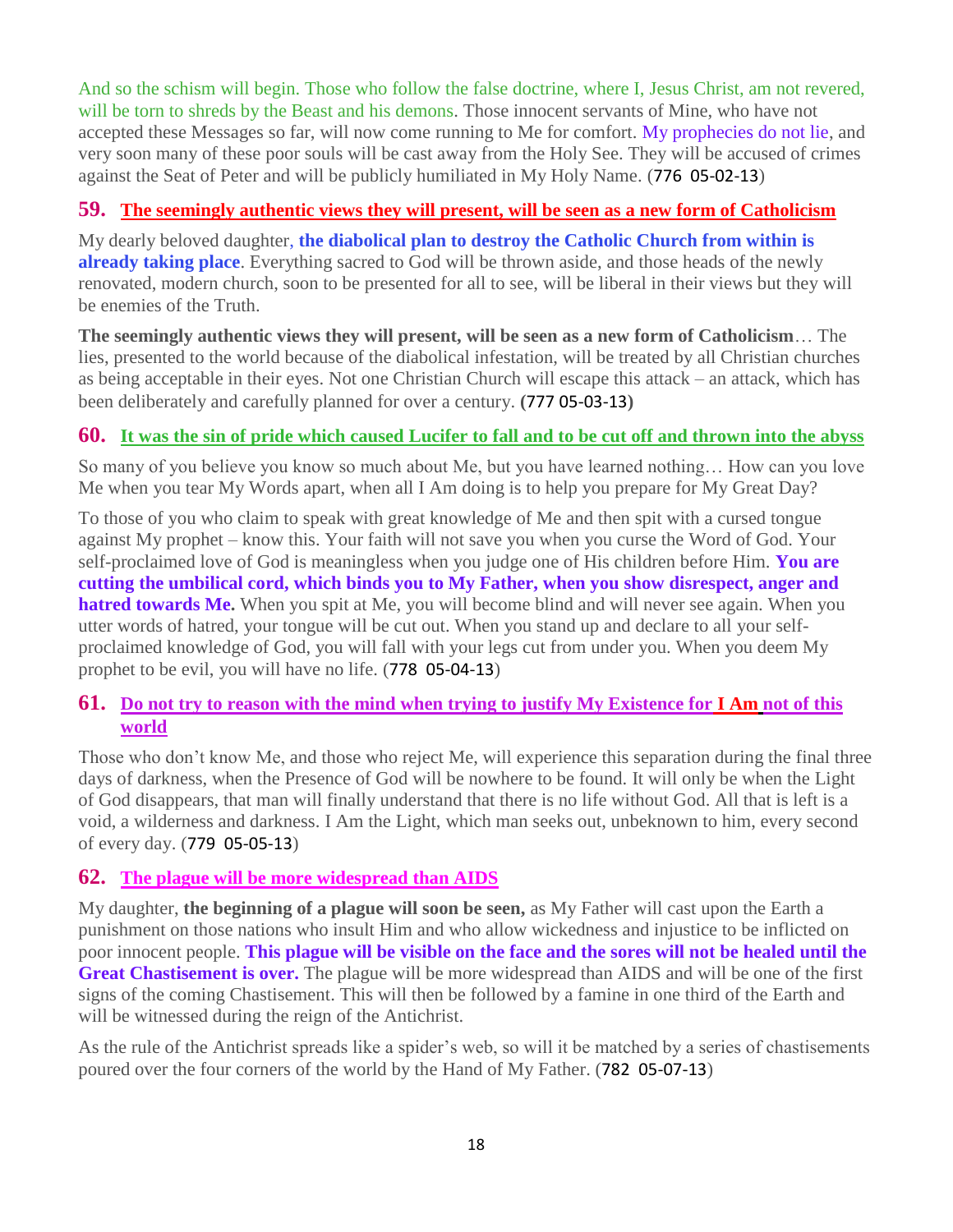## **63. [My dearest wish is that you seek out the souls of the young](http://www.thewarningsecondcoming.com/my-dearest-wish-is-that-you-seek-out-the-souls-of-the-young/)**

My sorrow for these little souls of Mine is deep. They are to be prayed for, especially now. I will take them into My Mercy, without hesitation, if you ask Me through this Crusade Prayer.

## *Crusade Prayer (106) Mercy for the young who don't acknowledge God.* **(See the** *Crusade Prayers Book***)***.* **(**783 05-09-13**)**

## **64. [The only water necessary for the survival of God's children will come from the Tree of Life](http://www.thewarningsecondcoming.com/the-only-water-necessary-for-the-survival-of-gods-children-will-come-from-the-tree-of-life/)**

Those of you who have been blessed with the Gift of discernment by My Voice, contained in The Book of Truth, have a duty to Me. This is what you must do. Use the Gift I have given you, to prepare for the spiritual perfection which is required of you, now as I build My remnant army on Earth. Your responsibility is to help those who are too weak, too proud and too stubborn to accept My Hand of Mercy. It will be through you that I will be able to grant all souls, including those who are not worthy of My Mercy, the salvation needed to live forever in My Glory.

**Oh how wonderful is this glorious New Kingdom of Mine.** If you could only see it, not one amongst you would ever utter another word against Me. **This will be your new home, the place where you and your family will enjoy eternal ecstasy, peace, love and joy, mingling with all that is created by My Father for your happiness.** Think of it as a new dwelling, similar to the way in which the Earth was created, only this New Heaven and New Earth will have no sea. . The only water necessary for the survival of God's children will come from the Tree of Life, where all life will be sustained.

Every need will be catered for and love will abound so that no discontent of any kind will exist. Laughter, love, joy, color, and fine things, which no man has ever seen during his time on Earth, will be plentiful. Happiness, which is beyond your grasp on Earth, will be a Gift to each of you who is given the key to My Kingdom.

The life ahead of you is adorned with great Gifts and you will remain in a constant state of peace with love for Me. I will reign in union with all God's children and not one of you will want for anything, so great is My Love. This is the only life you must strive for, as no other life will exist after the Great Day when I come for you. (784 05-10-13)

# **65. [The miracles I promised the world, through My Crusade Prayers, will increase](http://www.thewarningsecondcoming.com/the-miracles-i-promised-the-world-through-my-crusade-prayers-will-increase/)**

My daughter, the Holy Will of God is Powerful and will defeat all those who oppose the Word of God… Suffering can be reduced through the prayers of My remnant army, because I bequeath to them special graces.

The miracles I promised the world, through My Crusade Prayers, will increase and many will witness healings and conversions. It will be through these miracles that I will make Myself known, even to the most hardened of skeptics. It will be through the Crusade Prayers that servants of My Christian churches will be shown My Mercy and soon many of them will be given the proof of the authenticity of these Messages.

My Will will be done and no man will stop it. **(**785 05-11-13**)**

## **66. [My Word is the end. It is final. There can be no other word](http://www.thewarningsecondcoming.com/my-word-is-the-end-it-is-final-there-can-be-no-other-word/)**

My Holy Spirit will fall over every nation where My Prayer Groups are set up.

I will multiply the number of miracles, which have been witnessed already, where I have healed the minds, the spirit and the bodies of the wretched and sick amongst you. **(**786 05-13-13**)**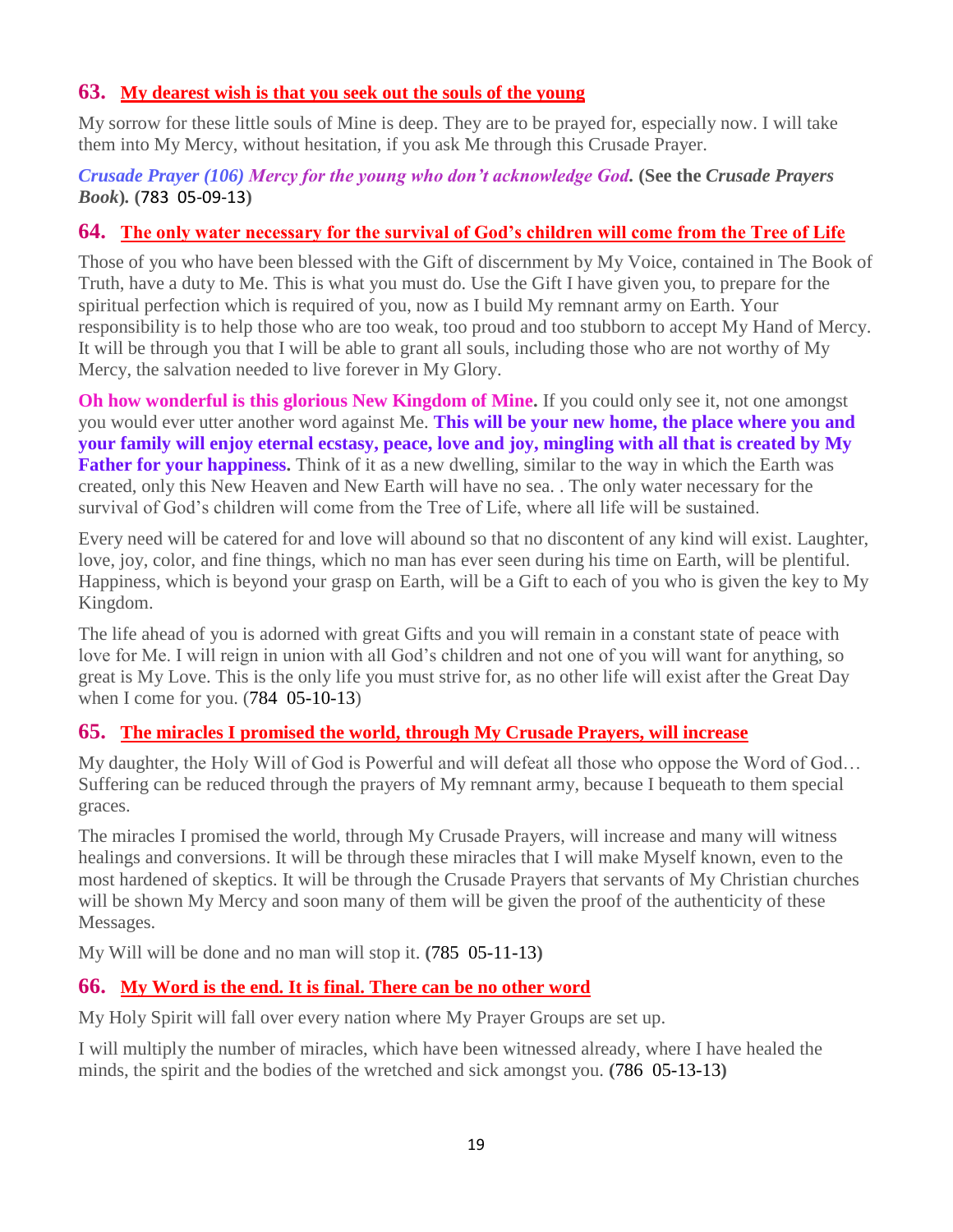# **67. [Those who followed the Word of God, laid down by the prophets before Me, were the first to](http://www.thewarningsecondcoming.com/those-who-followed-the-word-of-god-laid-down-by-the-prophets-before-me-were-the-first-to-spit-at-me/)  [spit at Me](http://www.thewarningsecondcoming.com/those-who-followed-the-word-of-god-laid-down-by-the-prophets-before-me-were-the-first-to-spit-at-me/)**

Nothing can prevent My Word from spreading. No voice will be loud enough. No argument will be credible enough. No venom will be strong enough. My Power is impossible to conquer. (787 05-14-13)

# **68. [God the Father: My Great Intervention to save humanity has commenced and the speed of My](http://www.thewarningsecondcoming.com/god-the-father-my-great-intervention-to-save-humanity-has-commenced-and-the-speed-of-my-actions-will-be-evident-to-all/)  [actions will be evident to all](http://www.thewarningsecondcoming.com/god-the-father-my-great-intervention-to-save-humanity-has-commenced-and-the-speed-of-my-actions-will-be-evident-to-all/)**

The Spirit of God is being poured over the Earth in a way in which it has not been done before. The miracles, permitted by Me, your Almighty Father, will be widespread and talked about. These will bring about more conversion. Then, just as the Spirit of My Love spreads, the actions by the evil one and his cohorts will increase.

My Hand will stop the evil actions of those who try to inflict war, disease, murder and abortion upon My children. My Hand will fall also on those who torment the loyal followers of My beloved Son and those who try to abolish His Presence in the Holy Eucharist. (788 05-15-13)

## **69. [Love only comes from Me. Hatred does not](http://www.thewarningsecondcoming.com/love-only-comes-from-me-hatred-does-not/)**

It will be by the Power of Love that humanity can and will be saved… When you love Me truly, you will treat others with love and respect. When you are cruel to others, speak ill of them or unfairly criticize them, then you reject the Love I bestow on you. In its place is hatred. Hatred for another human being comes from Satan. When you allow hatred to harden your soul, you distance yourself from Me and you will be deeply agitated within your soul... Satan's power is destroyed in an instant when you show love to others who treat you badly. (789 05-16-13)

## **70. [The world will rejoice, for along with My Church in Rome, the Jewish nations will be cut](http://www.thewarningsecondcoming.com/the-world-will-rejoice-for-along-with-my-church-in-rome-the-jewish-nations-will-be-cut-down/)  [down](http://www.thewarningsecondcoming.com/the-world-will-rejoice-for-along-with-my-church-in-rome-the-jewish-nations-will-be-cut-down/)**

Light will fight dark. The Light of God keeps you alive. Darkness destroys you. My Light will become brighter and brighter until My Holy Eucharist is banished. Then it will fade. Then My Church will crumble and appear to die. The world will rejoice, for along with My Church in Rome, the Jewish nations will be cut down. This will be the greatest deceit to befall mankind and those who accept this wicked form of paganism will be swept away in the flood. And then, after the fires which will sweep the Earth, will rise My Church, again, into its full glorious form. This will be the end for sinners who refuse My Hand, but the beginning of Eternal Life for those who love Me. (790 05-17-13)

## **71. [They will be forgiven immediately if they would pluck up the courage and call upon Me to](http://www.thewarningsecondcoming.com/they-will-be-forgiven-immediately-if-they-would-pluck-up-the-courage-and-call-upon-me-to-help-them-out-of-their-misery/)  [help them out of their misery](http://www.thewarningsecondcoming.com/they-will-be-forgiven-immediately-if-they-would-pluck-up-the-courage-and-call-upon-me-to-help-them-out-of-their-misery/)**

Give Me your hand. No matter what deeds you have done, I will alight upon you. My Prayer, given to you now, will bring you into My Heart and I will reside in you and you will be saved.

Crusade Prayer (107) Save me from the fires of Hell. (See the *Crusade Prayers Book*) **(**791 05-17-13**)**

## **72. [When the Holy Spirit is present, It will spread like fire and will replicate the Word of God in](http://www.thewarningsecondcoming.com/when-the-holy-spirit-is-present-it-will-spread-like-fire-and-will-replicate-the-word-of-god-in-many-tongues/)  [many tongues](http://www.thewarningsecondcoming.com/when-the-holy-spirit-is-present-it-will-spread-like-fire-and-will-replicate-the-word-of-god-in-many-tongues/)**

During the ten days in the Cenacle, My beloved Mother had to patiently explain to My Apostles the importance of humility. Without humility you cannot be filled with this Gift from Heaven… For as soon as pride intervenes in a person, who has received the Gift of the Holy Spirit, the Spirit of God vanishes and in Its place will dwell the spirit of darkness.

A dark soul cannot pour out the Light of the Holy Spirit over others. It can only spread darkness. Darkness of the spirit deceives others. It is particularly deceptive when it comes from someone who is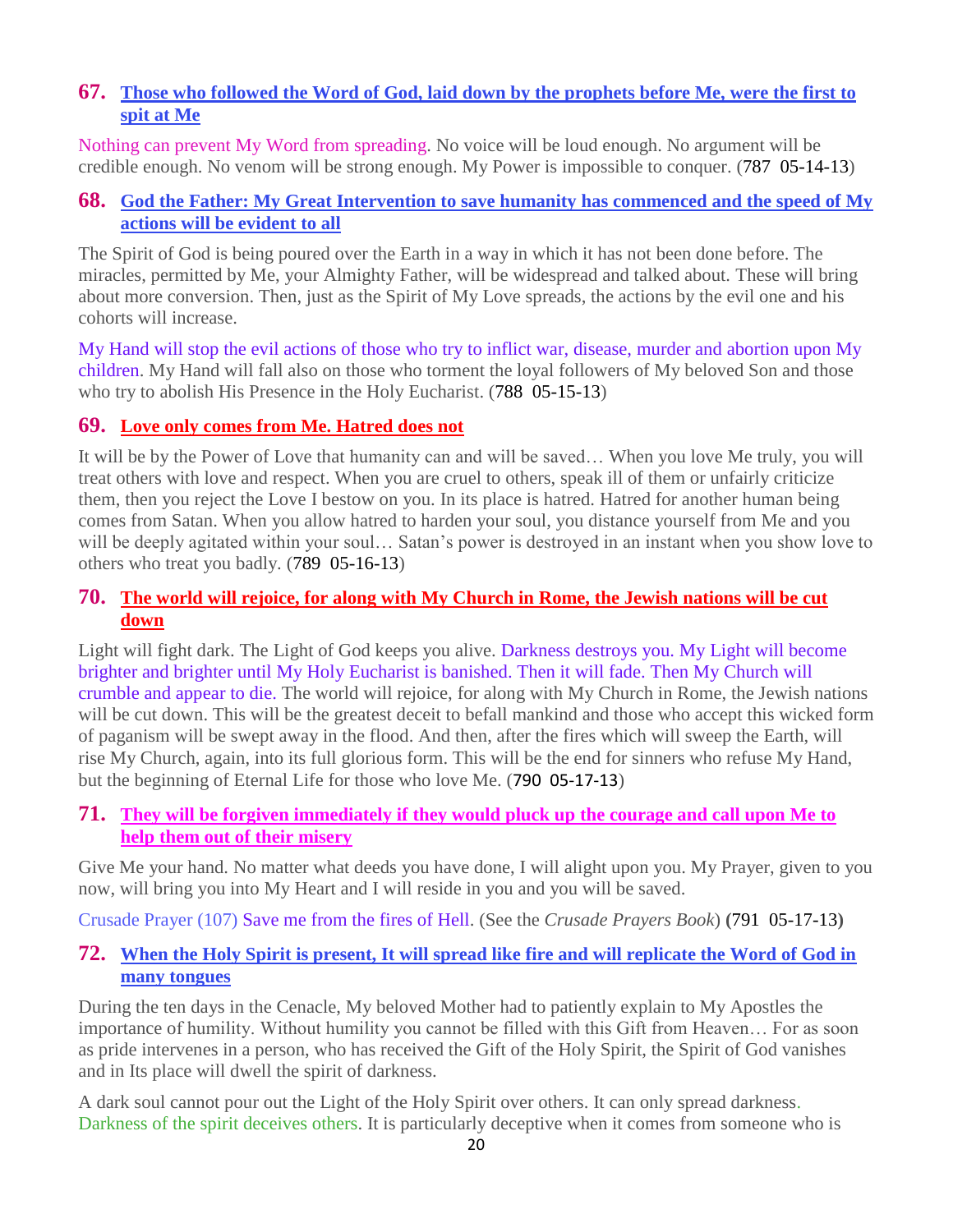seen to be a holy disciple or an expert in My Teachings. All that results is hatred, unease and a sense of hopelessness.

To receive the Gift of the Holy Spirit, your souls must be cleansed and free of the sin of pride, otherwise It will never be granted to you. When the Holy Spirit is present, It will spread like fire and will replicate the Word of God in many tongues. It will bring about the healing of the mind, body and spirit and will bring with it the wisdom, which can only come from God. It will spread conversion globally. **(**792 05-18- 13**)**

# **73. [And then, just as they will have forgotten Me, My Church will rise from the dead, just as I did](http://www.thewarningsecondcoming.com/and-then-just-as-they-will-have-forgotten-me-my-church-will-rise-from-the-dead-just-as-i-did/)**

Paganism will thrive. But because it will be influenced and led by the Evil One, it will be careful not to show its true colors. It will be presented to the world as a new form of social justice – a new form of humanism, when all the needs of man are catered for. These needs will include the right to sin, but these sins will, in defiance of God, be seen to be the moral rights of man.

How abhorrent to Me, Jesus Christ, will this wicked, One-World Religion be. Not only will they turn their backs on Me, but they will include satanic symbols where My Cross will be displayed, in the most grotesque way. My Host will be discarded. A different kind of sacrifice will be made on the altars of churches. It will be the Beast they will worship openly, and in turn, he will give them many powers. This is why many will believe that those who will govern over this abomination will have miraculous powers. And while they may seem to be following a good and fair Church, it will yield nothing but darkness.

Celebrations and obscene behavior will be witnessed in these churches, which were built to honor Me, Jesus Christ, but I will not be Present. And then, just as they will have forgotten Me, My Church will rise from the dead, just as I did. (793 05-19-13)

## **74. [All those amongst the Christian Churches will come to Me first. Then the Jews will turn, in](http://www.thewarningsecondcoming.com/all-those-amongst-the-christian-churches-will-come-to-me-first-then-the-jews-will-turn-in-time-and-accept-me-finally/)  [time, and accept Me finally](http://www.thewarningsecondcoming.com/all-those-amongst-the-christian-churches-will-come-to-me-first-then-the-jews-will-turn-in-time-and-accept-me-finally/)**

I do not rewrite the Word, I simply remind you what it means today… Those who knew immediately that it was I, Jesus Christ, Who spoke to them through these Messages, are blessed. They are the ones who never doubted. They could feel My Presence. My Word pierced their hearts like a sword. My Spirit touched their souls. They knew. They recognized Me and how they suffer for this.

You, My precious children, know that **when you responded to My Call that I gave you a special Gift, a blessing,** which will help you to endure this Path to Eternal Life. You will need these Gifts, because **you will be the backbone of My Remnant Army** and you will lead the others, who will eventually follow you.

People of all nations will follow you when they have nowhere to turn and you will share My Teachings with them. (794 05-20-13)

## **75. [When the time comes for the Beast to reveal the Antichrist, great signs will be seen](http://www.thewarningsecondcoming.com/when-the-time-comes-for-the-beast-to-reveal-the-antichrist-great-signs-will-be-seen/)**

Thunder, as it has never been heard before, will be felt in many parts of the world, but in particular, the part where the Antichrist was born.

By then My Holy Spirit, poured out amongst My followers, in all of My Christian Churches, will ensure that they are ready. They, along with My disciples from this Mission will form the Remnant Church. Their power will be great and no harm will come to those with the Seal of the Living God. Their power will come from the Prayers given to them by My Mother and in the Crusade Prayers.

The Antichrist will begin his reign gently. No one will suspect his intent because a peace of sorts will descend over the Earth. This time will be very important for you, My Remnant Army, to gather in Prayer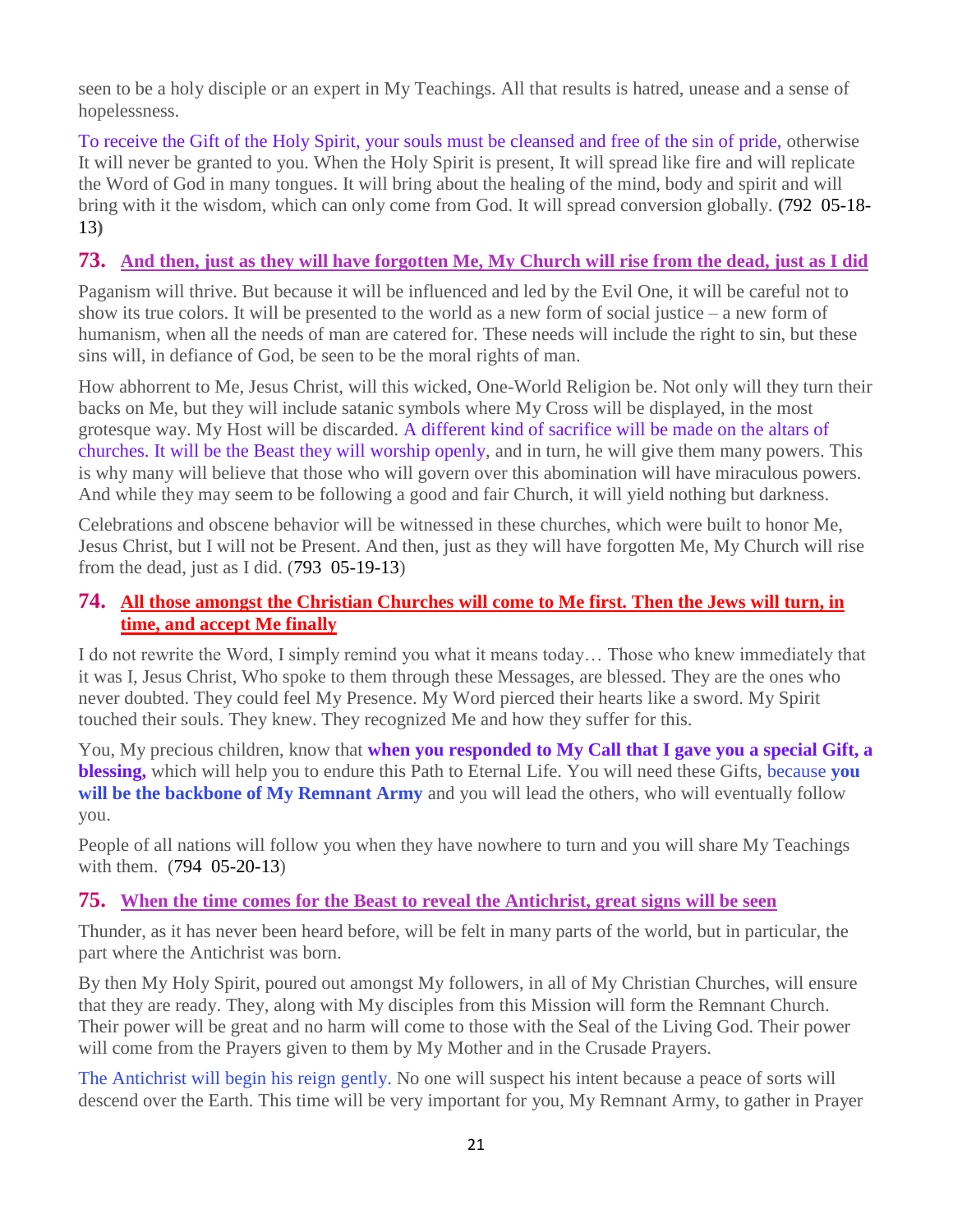Groups. I solemnly promise that these Prayers will dilute much of the terrible deeds that he, the Antichrist, will inflict on nations covering the four corners of the Earth.

I will grant reprieves to all those nations where Prayer Groups are set up. (795 05-21-13)

# **76. [My Christian soldiers will form the biggest Army against the Antichrist](http://www.thewarningsecondcoming.com/my-christian-soldiers-will-form-the-biggest-army-against-the-antichrist/)**

I refer to all those who know Me and who remain loyal to My Holy Doctrine, contained within the most Holy Bible. I refer also to those who practice their faith; to those who believe in Me, but who do not visit Me and to all those who remain loyal to the Truth. You will gather in every corner of the world and, although you will join in My Remnant Army speaking in many tongues, you will unite as one in Me.

Those who follow these Messages will form the kernel and from this will grow the shoots and then the branches of My Remnant Army all over the world. There will be not one country left untouched by My Holy Spirit through the Book of Truth.

**The Book of Truth will unite you when your faith will be tested.** When allegiance to Me is tampered with and when I Am thrown out of your churches, trampled upon and then buried out of sight – you will rise and keep My Word alive. **The Flame of the Holy Spirit will guide you every step of the way.** You will feel a strength and courage, which will surprise even the most meek amongst you. The weak will become strong. The fearful will become brave and the downtrodden will march forward as warriors of the Truth. And all the while, as My Remnant Army will grow and swell in their millions, many obstacles will be placed before them. (796 05-23-13)

# **77. [Those who scream at My Word in anger and declare that It comes from Satan will reside with](http://www.thewarningsecondcoming.com/those-who-scream-at-my-word-in-anger-and-declare-that-it-comes-from-satan-will-reside-with-the-beast-for-eternity/)  [the Beast for eternity](http://www.thewarningsecondcoming.com/those-who-scream-at-my-word-in-anger-and-declare-that-it-comes-from-satan-will-reside-with-the-beast-for-eternity/)**

Soon the Truth will be difficult to discern from the lies by the new world organization, which will present the pagan new world religion.

And while My Word may seem like heresy today, as it was during My times on Earth, many of you will devour these Messages when you are starved of the Truth, when the Antichrist will control your nations**.**

Remember that I come to God's children this final time in order to fulfill My Father's Covenant. His Will, can now be done on Earth as it is in Heaven. (797 05-24-13)

# **78. [These Messages will be the last given to you before the Great Day when I come to Judge](http://www.thewarningsecondcoming.com/these-messages-will-be-the-last-given-to-you-before-the-great-day-when-i-come-to-judge/)**

Prophets are sent into the world, only because of the Love of God, to prepare His children for events, which will have an impact on the salvation of their souls… And now you, My daughter, have been sent to prepare the way for My Second Coming so that I can bring salvation to the world and so that My New Paradise can be realized.

Those who live their lives according to the Word of God and who do not know of these Messages have nothing to fear. Those who accept these Messages and warnings, not to accept any other doctrine other than that given to the world by Me, Jesus Christ, have nothing to fear, for theirs will be the kingdom of My New Paradise.

Those who will refuse My Hand of Mercy, who wander away from Me and who destroy their souls by honoring Satan and all his empty promises, instead of their God and Creator, will be denied Eternal Life, unless they beg for My Mercy. (798 05-25-13)